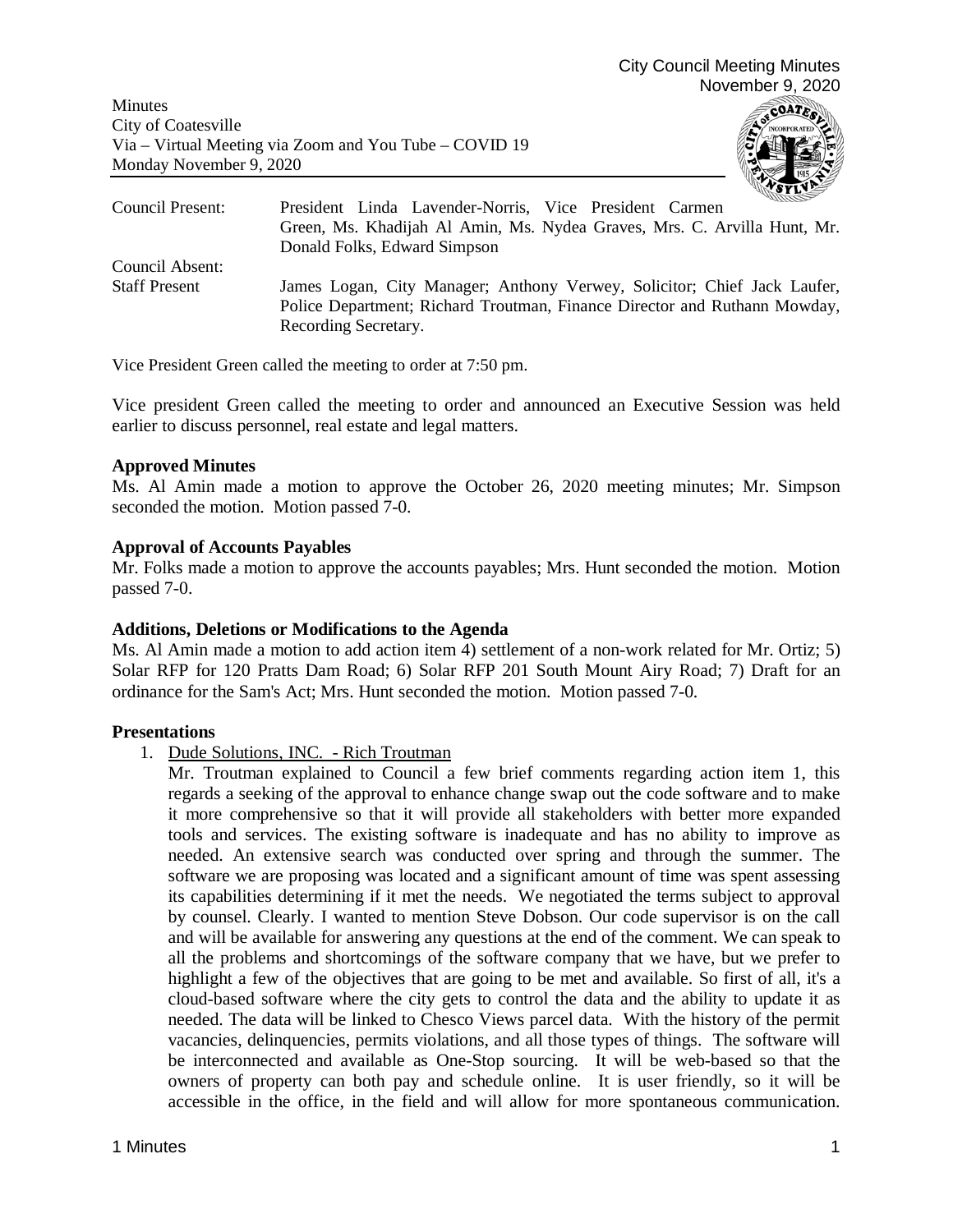We're going to have the ability to track paid and unpaid licenses which as council is aware, there is hundreds of thousands of dollars annually that flows through. It will interface with the accounting software. The format is going to be essentially the same that we already use with our ADP feeds. There is an annual Savings of \$2,161 dollars per year. That's guaranteed for the first two years and then the initial transition costs are a little shy of \$49,000 to build the software, convert data, and there's no 2020 costs. I would just say there are references in your package. They're very complimentary and you can read through it and see the benefits that we can be looking forward to and we will make sure the transition allows for the owners and residents of the city to know what to expect and training would be provided.

Vice President Green asked Mr. Troutman. Are we absolutely positively sure that this is the software is compatible. I mean we've been spending, you know a lot of money over the years and we get the software that we're hearing that it's going to be able to work and communicate, that it's going to really be more efficient between Finance and Codes. I just want to ensure that this software is the software that we need to get because we just did an upgrade a couple of years ago, and heard the same thing and it did not work out that way.

Mr. Troutman responded, unfortunately, I don't have the history as to all the problems that might have happened or were happening in the past. I know that Codes is excited for the opportunity for that component. We're excited in the Finance area. We know that the current shortcomings with no interface for the public. The new program no longer requires customers to come to City Hall to pay invoices, customers schedule online, inspectors can view their workload the day prior, no additional internal reporting, GIS mapping and parcel data allows us to show business licenses where we are current or post code compliance violations. Mr. Dobson spoke to other clients. And so, I would suggest that we've done some due diligence and I've been involved in responsible for system swap out. So, we've kicked the tires and the references came back and we have been working on it for a couple of months.

# **Citizens Hearings – Regular Action Items Only (3 Minutes)**

### Laurie Shannon-Bailey

Ms. Shannon-Bailey offered her support for Chief Laufer and the request for the part-time police officers. Our City is safer. We all want to live in a safe and secure community.

Mrs. Hunt made a motion to close citizens hearings on regular action items only; Mr. Folks seconded the motion. Motion passed 7-0.

### **Regular Action Items**

1. Receive and consider motion to purchase Codes Software from Dude Solutions, Inc., for City Codes Department, for a purchase price of \$48,980.10.

Vice President Green made a motion to approve the purchase of Codes Software from Dudes Solutions, Inc for the City Codes Department, for a purchase price of \$48,980.10; Mrs. Hunt seconded the motion. Motion passed 7-0.

2. Receive and consider a motion to purchase a Tiller Truck for the Coatesville Fire Department, for a purchase price of \$52,000, which shall be fully funded by a grant submitted by Representative Dan Williams.

Mr. Folks made a motion to approve the purchase a Tiller Truck for the Coatesville Fire Department for a purchase price of \$52,000, which shall be fully funded by a grant submitted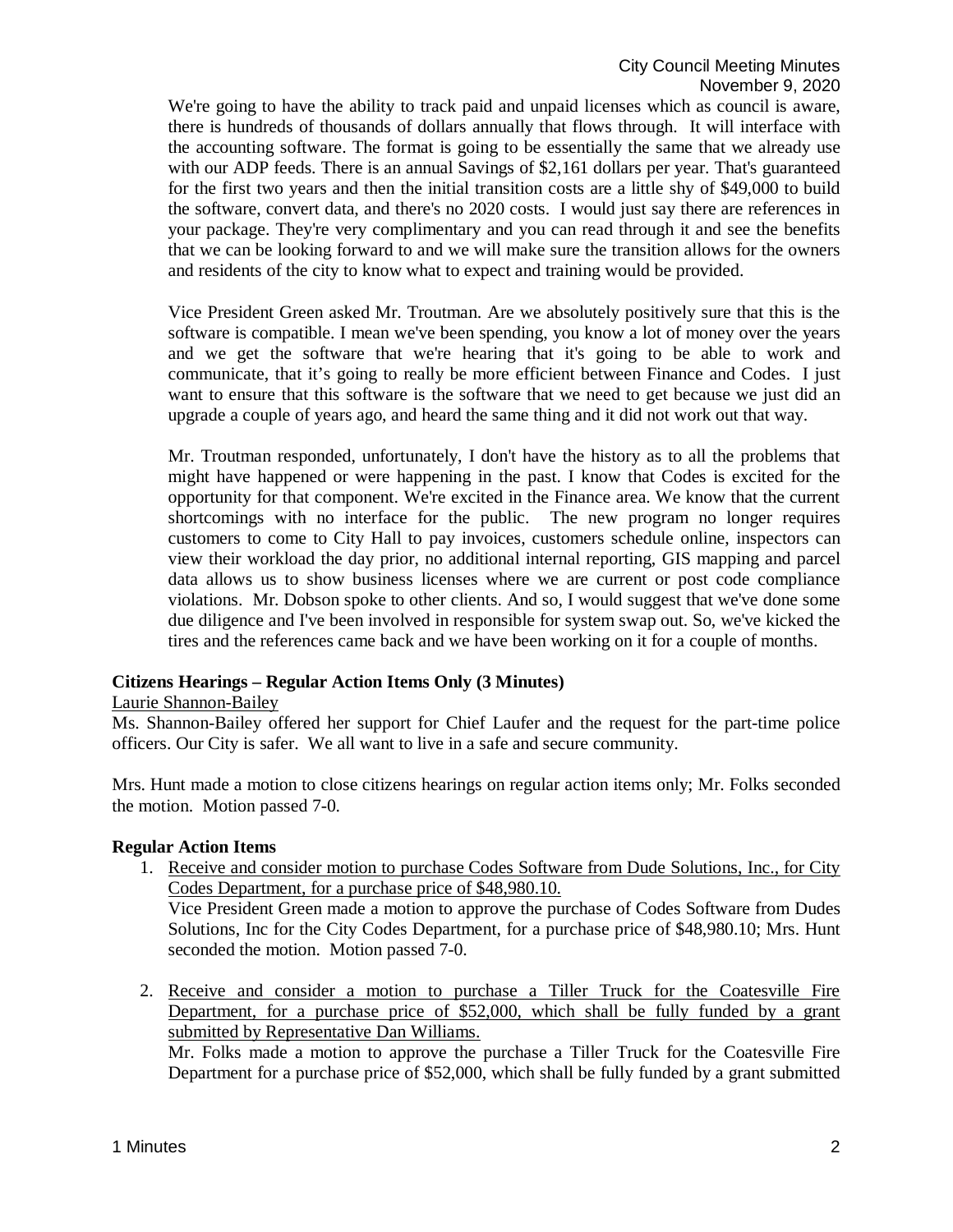Mr. Simpson asked why we feel we need a rear steer tiller ladder truck which now we're going to have to have two Career firefighters in that station to operate that truck and it's going to add an additional firefighter to the daily schedule. We've got an email that says that our LaFrance ladder truck, which is newer than the one we're buying now, that because of its age we're going to have issues with repairs and now we're buying a used truck. That's a lot significantly older and we're going to have the same number of repairs for that that we're going to have for the truck, that is a lot newer. A lot newer, but the question is the main thing is why do we need to add another person to the schedule just to operate this truck?

Ms. Al Amin concur with Mr. Simpson. I don't know why we would add an older truck which is going to require more manpower. We have already had issues with the Manpower in the fire department and staying within the schedules and you know the extra over time.

Chief Alderman explained it actually doesn't add any more personnel to the schedule there currently is three people per the contract that are on 24 hours a day, as a three-person minimum. That's all we schedule is three people and two of them are at the Washington Hose Company and the other one at the West End. So, it's not going to change anything as far as Manpower occurs. As far as the truck goes the current piece of apparatus has been out of service. It has cost the city tens of thousands of dollars even since I've been here it was not a good piece of apparatus to buy when it bought back then. The truck just recently came back into service for after being out of service for over three weeks, and a cost of probably five thousand dollars in repairs. I understand this is an older truck and they just got rid of a truck. This tiller truck has been gone over by Fireline Fire Equipment and has been recertified with the ladder and there shouldn't be any issues. If we had a million dollars. I'd say forget about this truck buy a new one, but unfortunately, we don't have a million dollars of spending. The tiller truck would be accessible to all the streets whereas the current truck is too big for some of the streets in Coatesville. I was speaking to Mr. Campbell in the lobby one day and he asked if Coatesville Fire Department needed a grant for anything. The paperwork was sent to the Department of Economic and Community Development. I was surprised when I found out we got the grant because it was just something that was mentioned in the lobby of City Hall one day. The grant has to be used for repairs replace maintenance of the fire apparatus and other equipment is needed for it. The current truck is a 23-year-old truck. Mrs. Hunt asked what is the basic life of a truck like that? Chief Alderman explained the current piece we have that's newer is 17 years old. The maximum life on a ladder truck is probably 20 years unless you have it refurbed referred means it goes back to the to the company and they redo the apparatus and things of that nature. The only thing has been refurbed on the tiller truck is the aerial device. I believe two years ago and the main Part of the tractor draw part of it depart you drive up front is the original but it's been well maintained and completely gone over by Fireline Fire Equipment.

Vice President Green stated this tiller truck will allow us to be able to maneuver on more smaller streets though, right? Chief Alderman replied that's correct. Right now, the current ladder truck we have has issues going up in the New Street area, the back end of the truck will scrape going up there. That's why we purchased the other truck from Westchester because it was able to go up there. This truck here can go anywhere because the way you where you steer the rear end. The staff has started training on it and the consensus is,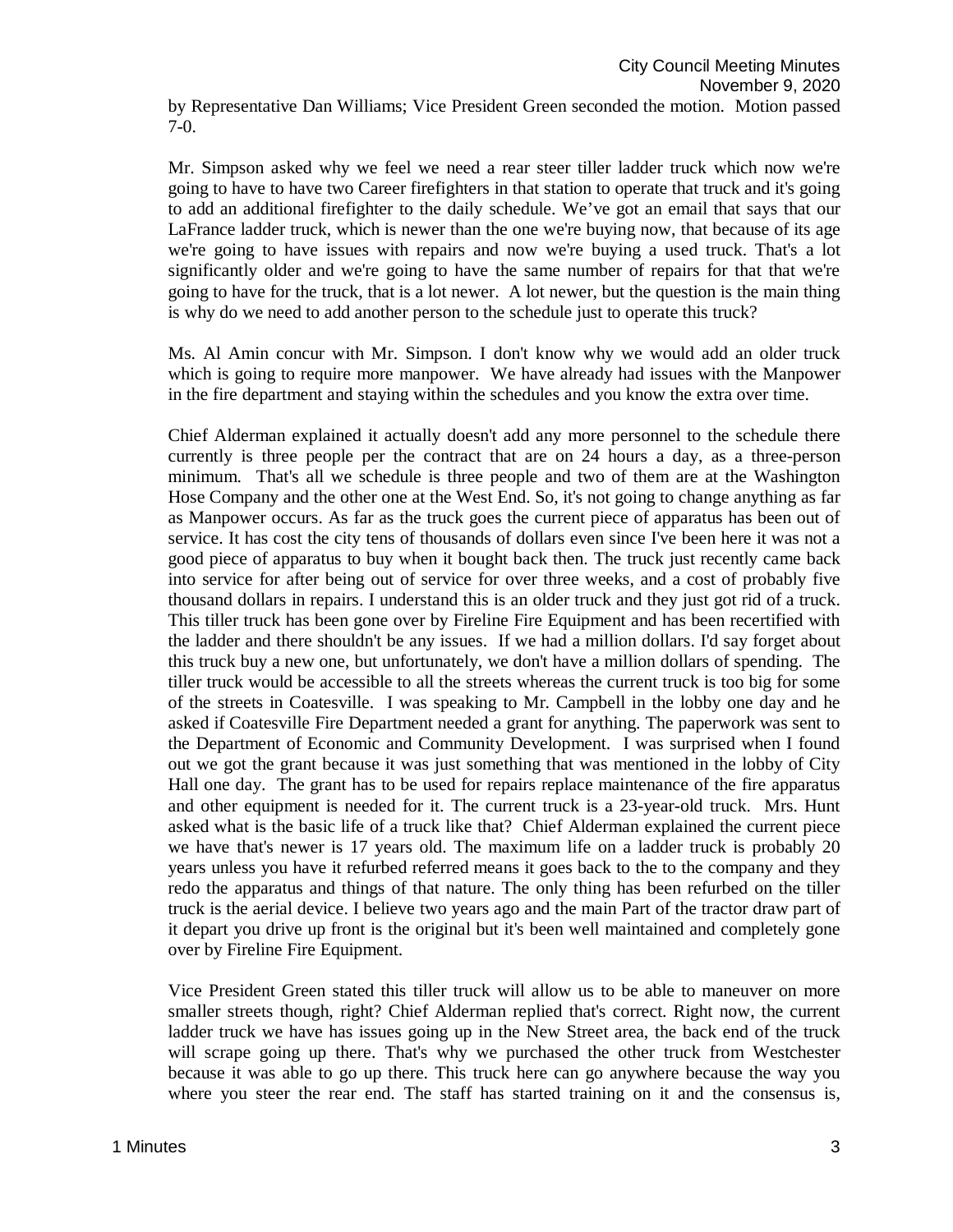everybody really likes it a lot. Mr. Simpson asked for the history of the sale. Am I correct when the Washington hose company bought it a few months ago for their own private use and then they wanted to sell it so we decided to buy it. Is that pretty much in a nutshell? Chief Alderman stated that's not quite correct. They did buy bought it, I think knowing that the city probably didn't have the money to do it and we wouldn't have the money if we didn't get this Grant from Mr. Williams. There's no way I could come up with the extra fifty thousand dollars in my budget to do this. We're lucky. We got this grant to be able to do something like this. Ms. Graves asked if we already have the grant for sure. Chief Alderman stated he filled out the information. When I when I talked to the people from the state, they've basically told me all we had to do was put in the application for the grant, that the money was set aside. Vice President Green explained this is not a situation that the city has to put out any money. It's not a match or anything like that. Chief Alderman stated with this grant there is no match. It is not costing the City. It's a free truck. If it costs us money later or it's gotten to expensive, it's a decision we can make and the original truck did not cost us anything. I'm appreciative and grateful because Lord knows if we have fires and some of these small streets. We're not making it through there. I tend to agree that it was very nice of them to offer this opportunity for us to get a grant like this and we couldn't do it without this. You know, we just could not do it with the money. Vice President Green asked what a new truck like this would costs. Chief Alderman stated \$1 million dollars. I think the one that they have now that was what eight or nine hundred thousand dollars years ago. Mr. Simpson asked Chief Alderman, in your professional opinion, how long do you think what kind of Life Span do you think this refurbished truck will have? Chief Alderman explained this is twofold. I think the lifespan will extend the current truck that we have. That's for sure because we won't have to run it all the time. We can run this one as much if not more and will save the Life Span on that truck maybe for another three or four or five years or more, you know, as well as I do that, you know, we're not going to find a million dollars just laying around our budget to be able to go out and buy a brand-new one to be nice. But I would say it has to allow the lifespan of the current 2003 to make it for five or more years.

Mr. Simpson's only concern is I just think it's You know, it's a neat new toy. I don't think it's going to be any more cost-effective than the truck we have right now. That's my biggest concern. President Lavender-Norris stated we don't we honestly don't have anything to lose because we're not putting anything out, right so we're can't take it. We don't want to take it for granted and then the other truck that's been out of service for three weeks breaks down again, and we're just down a truck. Mr. Simpson asked if they would wait for payment until the City receives the grant money. Chief Alderman replied yes. Vice President Green announced that's all we're doing right now is approving the Grant application. Mr. Logan explained our firefighters are the only ones that can actually use that truck. Vice President Green said the biggest thing with this truck is the fact that it is going to get on some of our small streets because we have some small Street and its free

3. Receive and consider conditional offers of employment for four part-time officers

President Lavender-Norris stated turning now to the appointment of the part-time Patrol officers. The Civil Service Commission has provided a certified list of applicants who have successfully completed the oral and written exams for appointment the Third-Class City Code requires that the Chief of Police nominate a candidate from among the highest rank applicants on the eligibility list.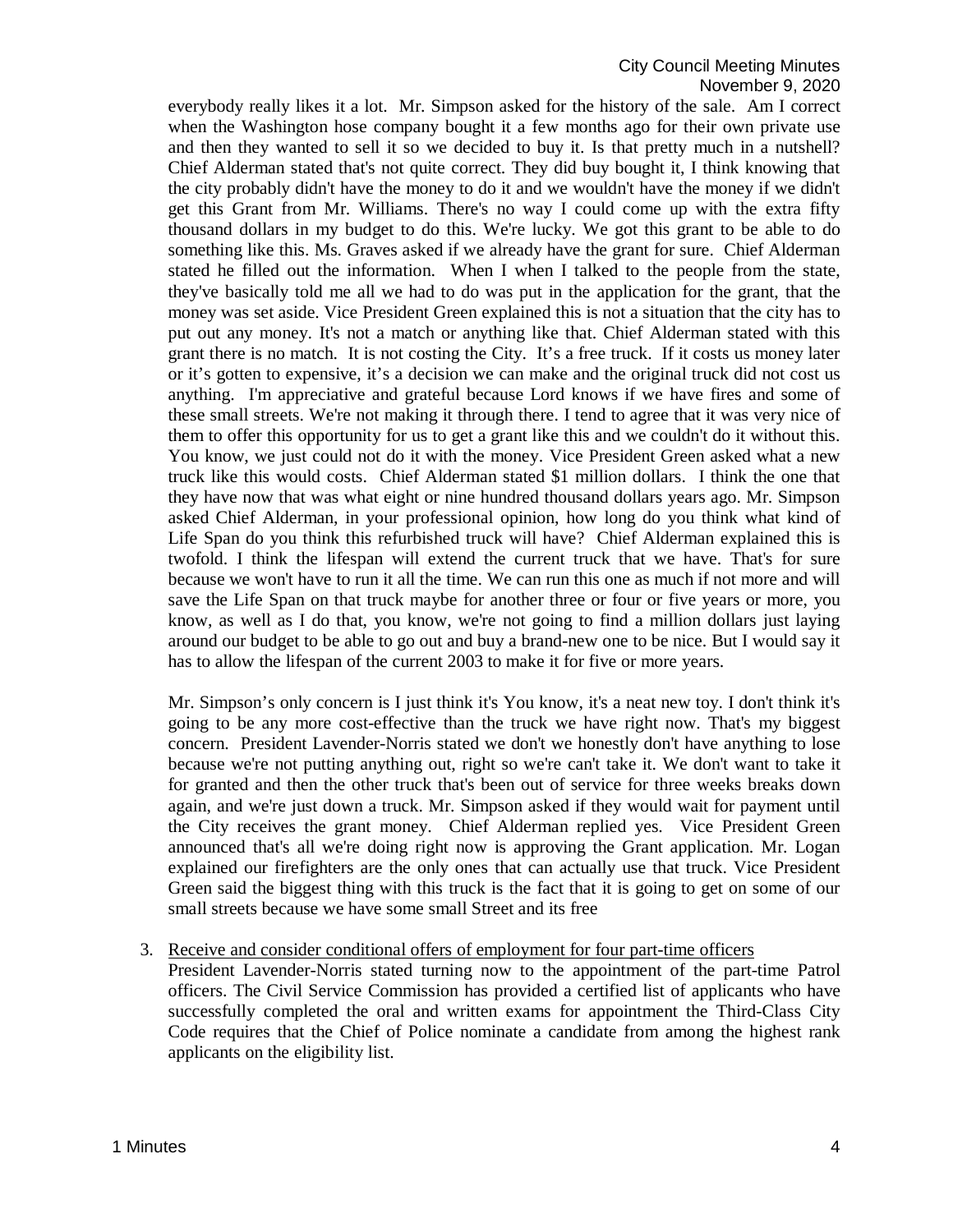These appointments are for the position of part-time patrol officer within the City of Coatesville Police Department. Any candidate who is eligible for Veterans Preference under the Third-Class City Code appearing on the list of candidates must be selected candidates appointed tonight by Council will be conditionally appointed subject.

To successful completion of a background check medical and psychological evaluation the first list of candidates for consideration by counsel are ranked by scores as follows Joseph F. Wehrer, Karlianne Eller, Jennifer Schreiber, Alexander Fleming.

From this list Chief Laufer nominated Joseph Wehrer for conditional appointment as a parttime patrol officer in the City Police Department. Is there a motion?

Mr. Folks made a motion to approve appointment of Joseph Wehrer as a part-time Police Officer on the City Police Department subject to successful completion of a background check, physical and psychological examination; Mr. Simpson seconded the motion. Motion passed 5-2. Ms. Graves and Ms. Al Amin were the dissenting votes.

From this list Chief Laufer nominated Karlianne Eller for conditional appointment as a parttime patrol officer in the City Police Department. Is there a motion?

Mr. Simpson made a motion to approve appointment of Karlianne Eller as a part-time Police Officer on the City Police Department subject to successful completion of a background check, physical and psychological examination; Vice President Green seconded the motion. Motion passed 6-1. Ms. Graves was the dissenting votes.

From this list Chief Laufer nominated Jennifer Schreiber for conditional appointment as a part-time patrol officer in the City Police Department. Is there a motion?

Vice President Green made a motion to approve appointment of Jennifer Schreiber as a parttime Police Officer on the City Police Department subject to successful completion of a background check, physical and psychological examination; Mr. Folks seconded the motion. Motion passed 6-1. Ms. Graves was the dissenting votes.

From this list Chief Laufer nominated Alexander Fleming for conditional appointment as a part-time patrol officer in the City Police Department. Is there a motion?

Vice President Green made a motion to approve appointment of Alexander Fleming as a parttime Police Officer on the City Police Department subject to successful completion of a background check, physical and psychological examination; Mr. Folks seconded the motion. Motion passed 6-1. Ms. Graves was the dissenting votes.

Ms. Graves asked if there were questions on the motions. Mr. Folks stated Council has discussed this. Ms. Graves stated okay then I'm a no. Ms. Al Amin stated we did discuss it, but I thought we decided to wait until the new budget was approved to see where the money lies within the budget is what I thought. Vice President Green explained at the budget meeting that was the question that I put to Mr. Troutman and the officers were included in the salary line of the budget.

Vice President Green stated the positions are included in the budget. Ms. Al Amin stated that we have not approved the budget yet. President Lavender-Norris explained the salaries are actually for these part-time officers are basically already covered by the vacancies of a couple of full-time officers. That is why that's why the money was already in the budget to cover. But he also said that then full-time positions would have to be filled. Mr. Logan asked the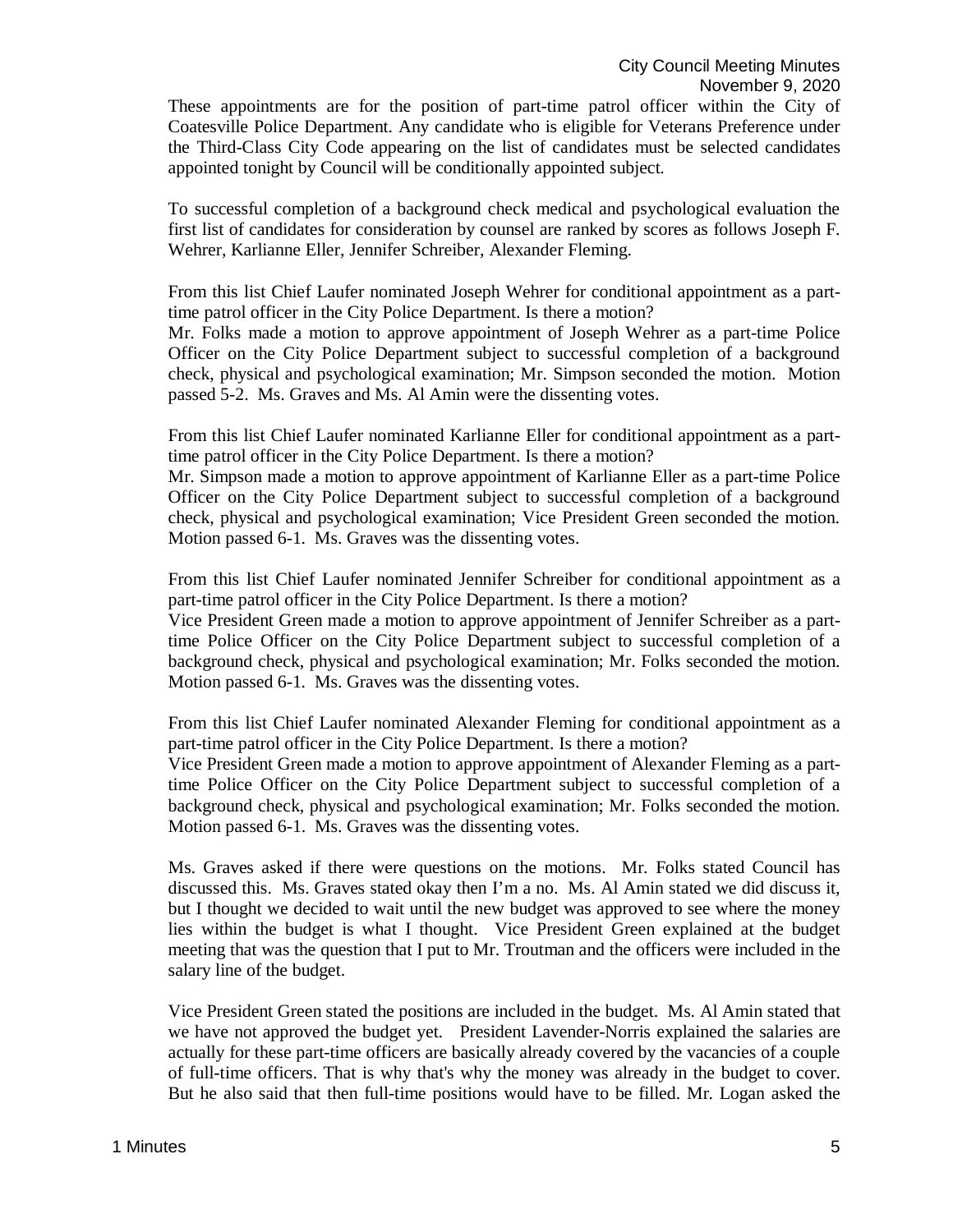Chief for clarity here. Chief Laufer explained there are two full-time positions that are open now, I guess as we've accepted settlement on the Ortiz non-service-related disability question and then also it was made official last week with Corporal Michaels leaving the department for West Brandywine. So, there are two full-time vacancies at this point that we will look to fill. The part-time officers are paid for out of a line item, which is a fixed pot of money that is just there and spread out over on how many part-time officers we have. Currently. We have 5 as Mr. Troutman indicated at the budget meeting, we would like to be at ten or twelve and that's really just a mathematical formula to cover the number of hours that we need to cover from minimum manning versus our full-time compliment. Currently, we're at five, we are asking for permission to conditionally offer four off of this list which will exhaust the list so far. We've only been able to hire one off of this existing list. One of the first four is actually working for us as a part-time officer. There was 10 on the list, two are no longer interested which leaves us with the four that we're going to offer tonight. So, their salaries are covered under that line item. We have plenty of money in that line item in this year's budget that we haven't spent because we just haven't had any part-time officers to allocate that money towards. Once again, it's in the 2021 budget as Mr. Troutman spoke at the budget meeting, that line item is intact and in the 2021 budget, which will allow us, hopefully, at some point to get close to the 10 to 12 part-time officers that we would like to be at.

Ms. Graves asked about the format for questions on motions. It just went right into the vote without questions or comments. President Lavender-Norris took full responsibility for not asking that and I will also let you know that I didn't just over look it I did not ask it as Mr. Councilman Folks said we've discussed this several times. I didn't know we needed more discussion, but I'm totally okay with more discussion if that's what you need. So, my apologies for not asking for discussion.

Ms. Graves explained I think with the budget meetings currently in place and we have not approved to 2021 budget yet, there are certainly things in the budget that we need to allocate funds for such as extra transportation for our community and prioritizing open in our community center. I think that we actually need to prioritize things in our budget items that actually reduce crime rather than just managing. The issue with crime that we have also Act 57 does not go into effect until July 2021 and because Act 57 was passed, we already know that it's not absurd to ask for separation record, criminal charges, ethical complaints are records of applying officers before we hire them. We know that we don't have a mandate to have those things until July 2021, but we do know those are not absurd to ask for and so I just would like to know anything about some officers before we hire them so we don't present a danger to our community. Chief Laufer stated I can assure you that our background is already in compliance with everything that will happen in next July in 2021. Ms. Graves stated that not everybody who is a part of the hiring process such as council members who are being asked to approve the conditional hires know anything about these backgrounds. So I feel uncomfortable voting to hire officers that we're going to put into our community without any background information on them. President Lavender-Norris stated duly noted, duly noted. Mr. Verwey explained as we discussed before that really this is the Civil Service Commission's obligation. That's what they are vested with the power to do all the work on behalf of Council, and then Council makes the final decision. But the way the Civil Service is and as I said at our last meeting, the Chief and I work to revise the Civil Service regulations to provide for even more information at the outset that the application process and for an investigative process and if there are any red flags in the initial background information is sought which is a Step Beyond what is even required by the Civil Service provisions of the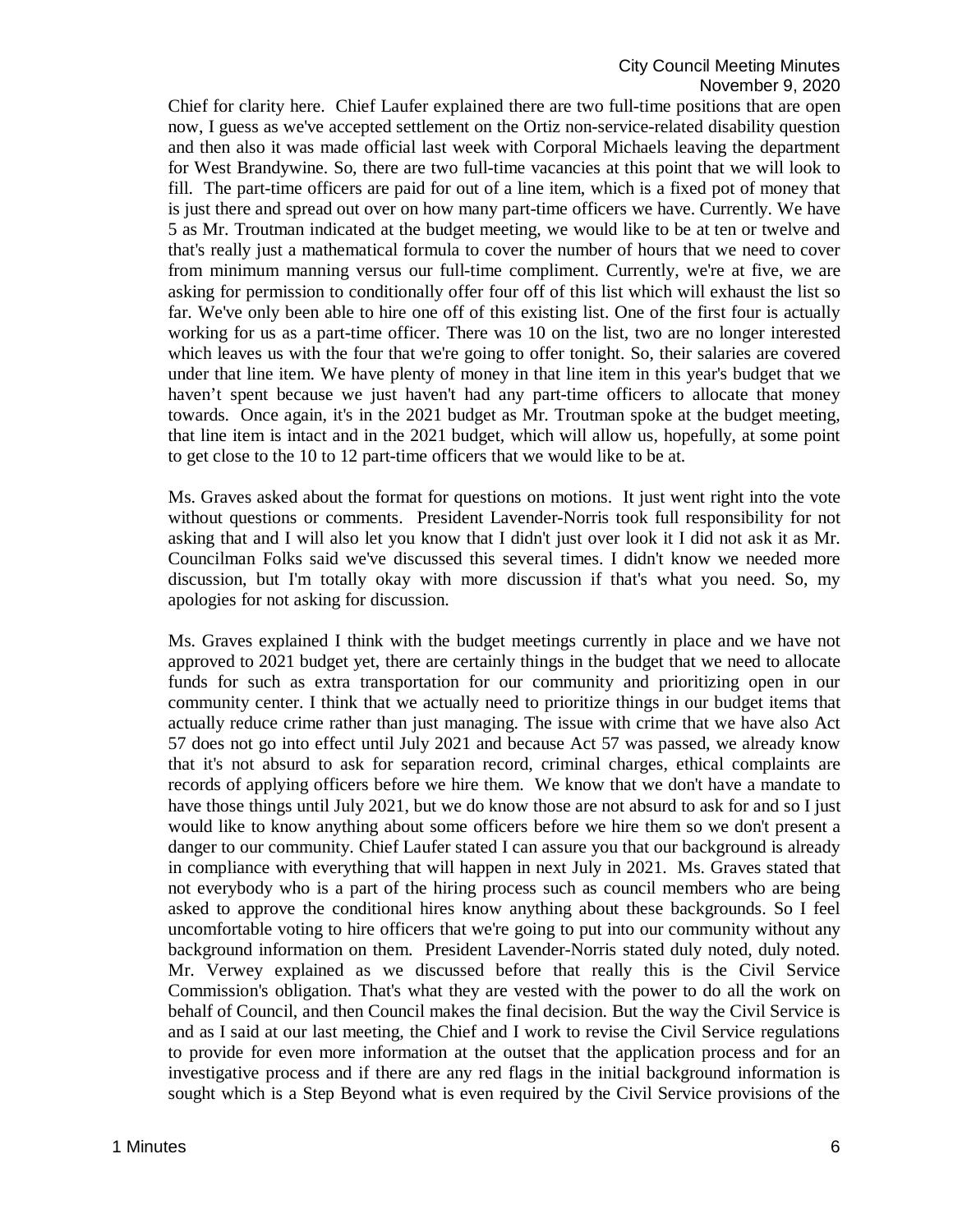Third Class City Code. The way it is designed to work by Statute, is that Civil Service Commission handles all the vetting and processing and testing and then when they've determined who they find fit to serve as a police officer, they make a list in a recommendation, that recommendation goes to Council and the purpose for that process is to ensure that there's no outside influence on the hiring process of police officers. So, I don't think there's any more information available then what will be made available through the revised Civil Service regulations. At this point in time until Act 57 comes into effect next year and then that information will still go through the Civil Service process.

So, when the 25 full-time officers, we actually meet the requirement of officers with the contractual agreement right with the Union contract. Chief Laufer explained contractually, we are minimum is 25 with part-time officers. The number of officers per shift depends on the hour the day and day of the week, but it just depends. I don't want to get into our minimum Staffing just for safety. Ms. Al Amin stated We have not approved the budget. So if that line item decreased then it wouldn't necessarily be the payroll dollars needed. Would that be correct?

Mr. Troutman responded to that question and to a previous response. And that is that we would then if Council chose budget less dollars for part time. We would have to increase more overtime the overtime dollars. The function here is there are approximately 11,000 contracted hours that have to be backfilled because of vacations holidays military time etc. that have to be backfilled given the minimum compliment minimum Staffing required for the different shifts. So, whether we have four people to call and ask or we have 10 people to call and ask the odds of being able to get a part-timer are better if there's 10 on the list rather than four on the list. It won't cost any more money whether we have 10-part timers or four parttimers because it always is going to be a scale that balances hours between overtime hours and part-time hours to back fill vacancies, and we pay approximately 50% more for overtime, actually more than that because but it's more than 50% more to use an overtime hour than a part-time hour. And if I may one other comment Chief answered the question correctly that we have 25 full staff which is sworn officers, which is required by the April 2012 Contractual Amendment, we have another contract with the Department of Justice that requires 27 minimums, which is actually what we have so we can revisit certain parts of this for Budget clarification. There are reductions in force projected after the contract of the Department of Justice grants requirement expires but I would just add that for what I believe is a little bit of clarity if that helps. We're expecting that it will expire December 31st of 2021.

President Lavender-Norris stated I also want to acknowledge in our last meeting, we postponed the vote until this meeting which was discretionary, therefore we have to vote on this this evening.

Vice President Green explained that to clarify that the cops grant that we obtained, we have to maintain for a year after the expiration of the Grant and that Grant expires this year. So, we have to keep that officer those two officers until the end of the contract 2021. That's why it's 27.

4. Receive and consider settlement agreement with Miquel Ortiz

Vice President Green made a motion to approve the City of Coatesville agree to the terms of a settlement agreement and release with Miguel Ortiz to include a release of claim for a lump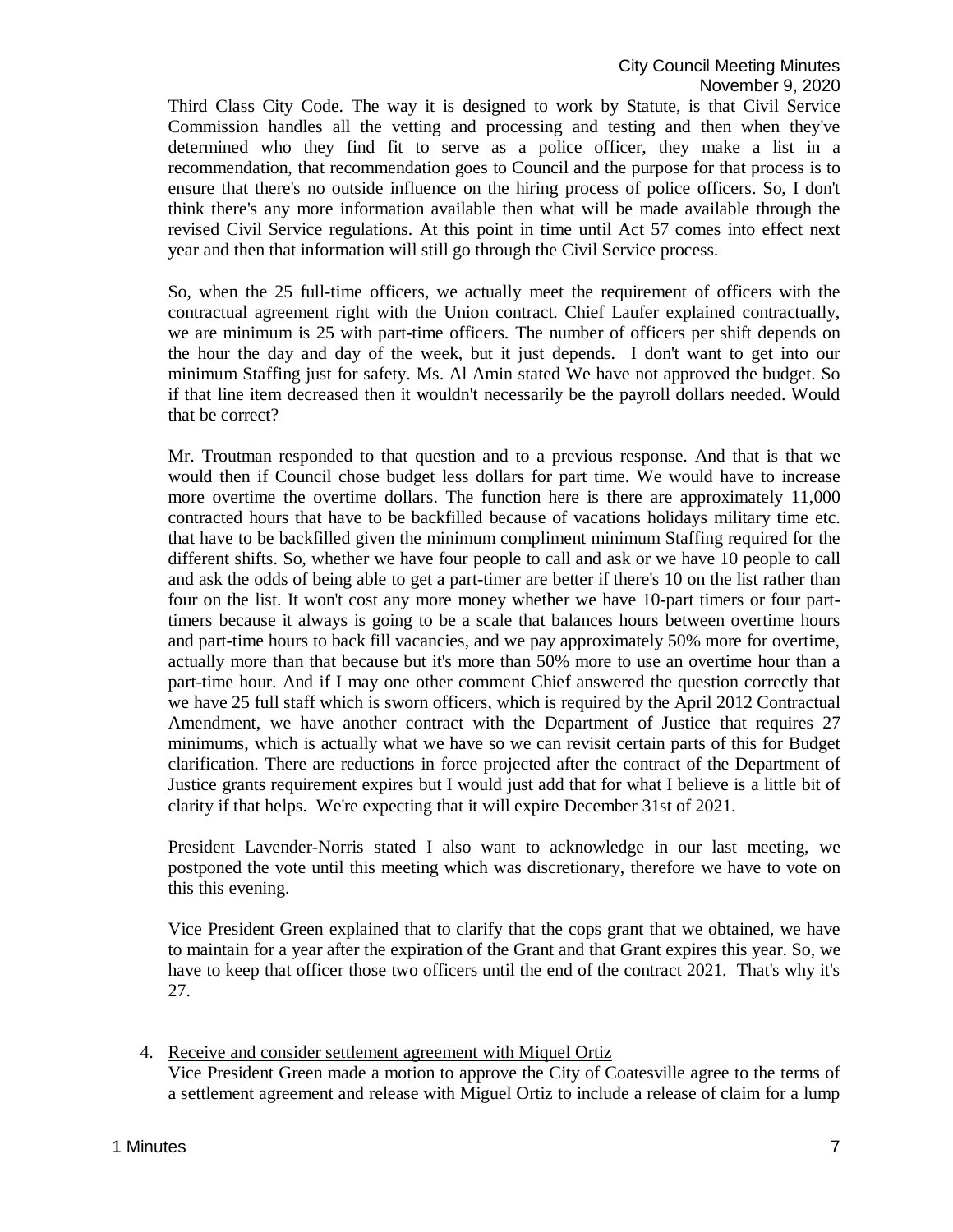sum payment of \$35,000 and receipt of other benefits under the Coatesville Police Pension Fund; Mrs. Hunt seconded the motion. Motion Passed 6-0-1. Ms. Graves abstained due to the situation began before she was on Council.

5. Receive and consider proposal from Trina Solar to lease property located at 120 Pratts Dam Road

Mr. Folks made a motion to approve the proposal from Trina Solar to lease property located at 120 Pratt's Dam road for purposes of installing and operating a solar power generation facility and authorizing the city manager and solicitor to take the steps necessary to prepare an ordinance authorizing the Trina Solar Lease; Ms. Al Amin seconded the motion. Motion passed 5-2. Mr. Simpson and Mr. Folks were the dissenting votes. (Motion reconsidered in action item 6)

Mr. Verwey explained the City put out a request for proposals for companies that might be interested in Leasing Property owned by the City that are currently vacant for purposes of installing Solar Power generating facilities. Trina Solar submitted RFP for this property at 120 Pratts Dam Road seeking the least approximately 35 acres per year. They will pay rent of approximately \$52,500 per year. Once they start construction. Their goal is to build a 10 megawatt facility for Renewable Energy. It will take an estimated year or two to get the approvals necessary to start that project.

6. Receive and consider proposal from Trina Solar to lease property at 201 Mount Airy Road Mr. Simpson made a motion to table proposal from Trina Solar to lease property at 201 Mount Airy Road; Ms. Al Amin seconded the motion. Motion passed 6-1. Mr. Folks was the dissenting vote.

Mr. Simpson's only question is the experience of dealing with PJM. I didn't necessarily sure that they have the experience, but that's it. Ms. Al Amin asked if Mr. Simpson worked on this with Mr. Logan. Mr. Simpson explained that it was totally based on numbers and not experience. I did not work on this as I was down and out with the Coronavirus. The biggest concern I had is that they have experienced on dealing with PJM on the interconnection. There are tons of people out there that are putting in solar farms and doing this and doing that but I'm not necessarily sure that they have because if you don't have any experience dealing with PJM it could take years to get the interconnection before it's up and running and that's my only concern.

Mrs. Hunt asked if maybe we should have had table this until we have more information on it. Ms. Al Amin stated Council already voted on one of the leases and she did ot realize Mr. Simpson had a concern until after the vote. Mr. Simpson stated he brought it up in executive session. Mrs. Hunt asked Mr. Simpson to explain the PJM interconnection. Mr. Simpson explained PJM is the company that is what's called The Grid. They control all of the electrical current in a certain area, which is Pennsylvania, New Jersey, Delaware, Maryland. They Control everything and they are a wholesale Market which is what you have to connect with PJM before you can sell that solar power on the market. And if you don't have a significant amount of experience, Solar are just starting to come on here in Pennsylvania because of the solar credits. They weren't they were it was an open market and the credits weren't worth anything and nobody wanted to invest in solar. So now they are closing the market solar credits are going up. Now. Everybody wants to do something in Pennsylvania. But at the same time if you pay, you know, the wrong one, I wasn't aware that this was going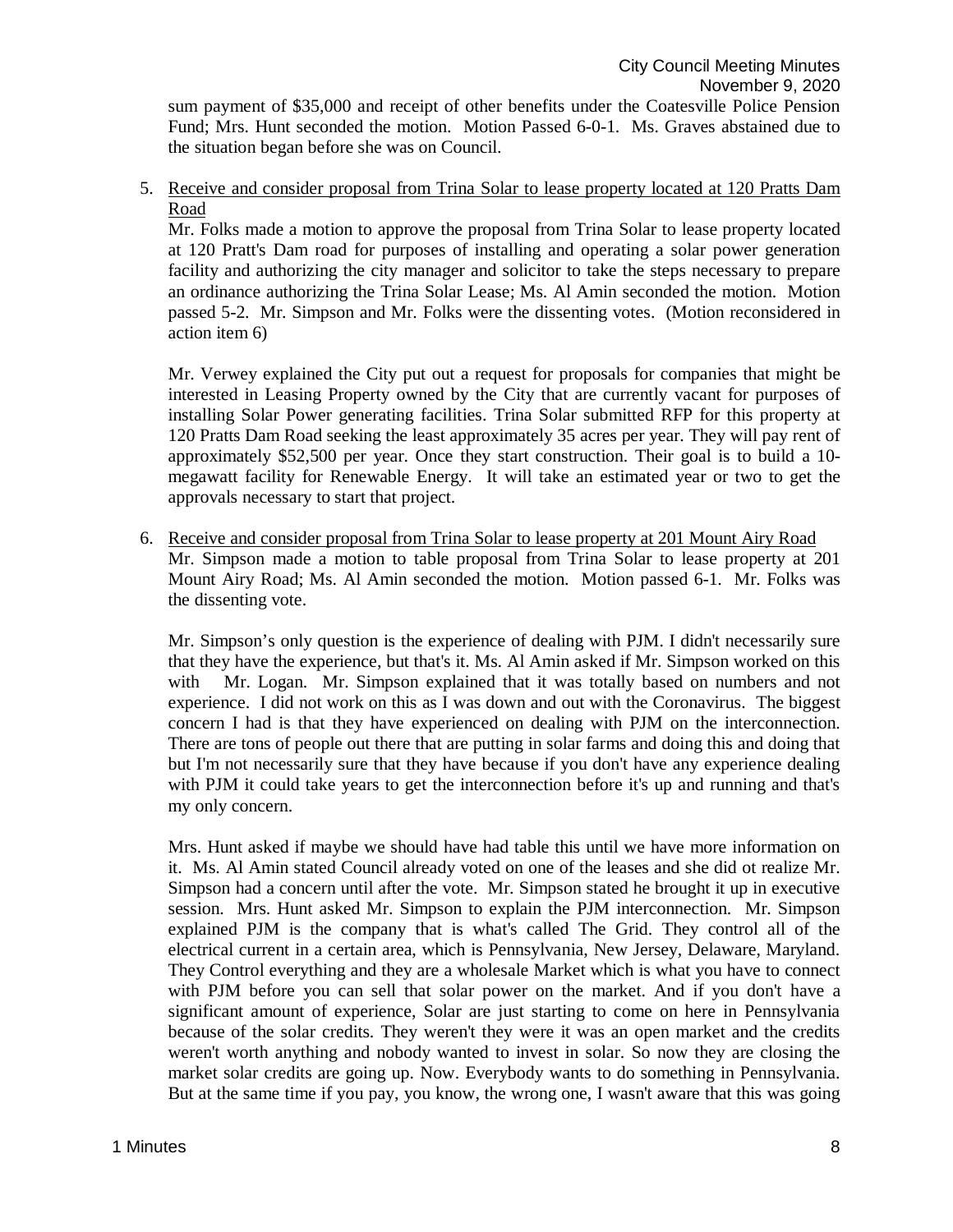to be put on the agenda tonight either. So that was the other thing. I mean until just recently I thought, you know, we were going to look at a little bit longer, but you know, and I guess it comes down to the rates that they want to pay. You know, they're going to pay more than the other companies, but at the same time if they may be paying more but you know, what if it takes three four years to get the interconnection to PJM. So that's my only concern.

Mr. Logan explained that he is not an expert on the PJM renewable energy integration. There is a study that GE energy has put out. It's a task force report. It's called review of Industry practice and experience in an integration of wind and solar generation. I'd be more than happy to send that to all of you. It's the November 2012 report. It doesn't indicate anything about Trina.

About three now, but to councilman's Simpsons comment on, you know, the processed and connection that information is in that we can also Circle back and Anthony. I don't know how much Deep dive you did, but we can certainly circle back with Trina and get more information on their experience in that particular space.

Mr. Verwey explained to Mr. Logan, they did respond to directly to a request regarding experience with PJM and or interconnecting in the public utility Distribution Systems including recent approved Pennsylvania Utility interconnections and represented that they have extensive experience developing projects within the PJM territory. There are currently developing multiple projects throughout Pennsylvania with majority of those projects located within the PECO territory and discuss the leads on those projects they also list, I believe at least four projects within Pennsylvania and Newlin Township, Lower Providence, a private company project, smaller megawatt size and number of commercial projects. So, it does appear that they have at least some experience in the PECO territory at least According to a representation in the information provided in their RFP which we have taken face value. Mr. Simpson explained on those projects it doesn't really list whether they were, you know, just building the solar farm and somebody else was doing the interconnection. Somebody else owned the actual solar, you know act. They just built a solar farm for somebody else. It doesn't. Whether or not they were the operator of that Solar Farm. And again, I think they also didn't they also list that they had an individual that work for them. Now that had done PJM interconnections before is that the same company. I think that's what it's saying and he experiences that but they had a guy on their staff that had experienced on that that's you know, again, like I say, I wasn't aware that it was going to be put on the agenda until recently so I didn't see it on the agenda when we got the packet on Friday. So that's You know, that's where I'm at.

Ms. Al Amin asked if we could table this until we're able to get further information because I do remember Mr. Simpson mentioning it, but it was not discussed in great length. Mr. Verwey explained for the most, you've already passed it, if a person who voted to approve that Motion makes a motion to reconsider its second to then you could reconsider it and vote it down and then revisit it at a later date. A subsidiary motion could be made with regard to the pending motion, if you seek to do so, to either postpone it to a future meeting or table the motion, but it would take a motion of motion to reconsider to essentially undo the prior motion. It's already been approved.

Ms. Al Amin made a motion to reconsider vote on action item 5; Ms. Graves seconded the motion. Motion passed 7-0.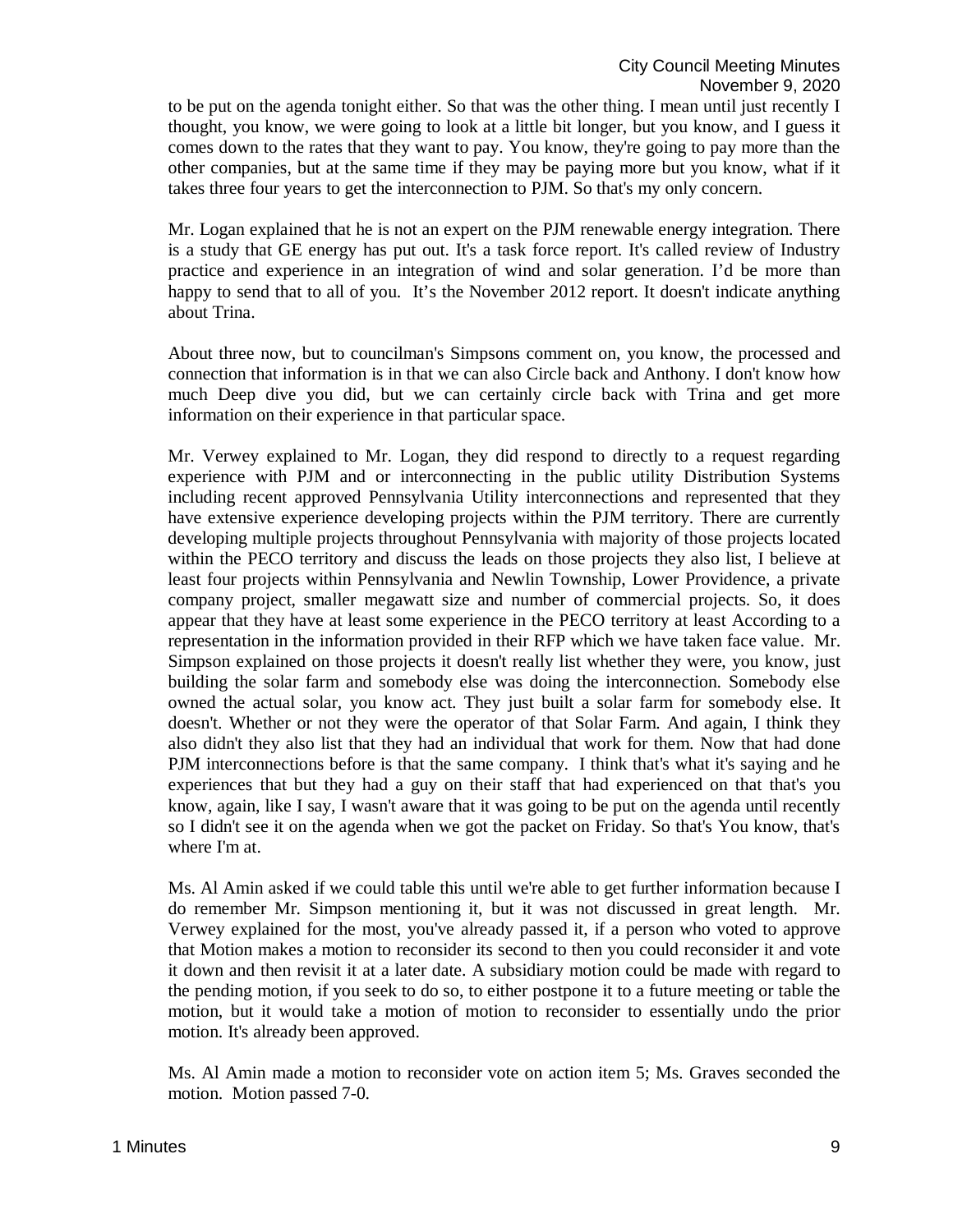7. Receive and consider drafting an Ordinance for the SAM Act.

Ms. Al Amin made a motion to draft an Ordinance for the SAM Act; MS. Graves seconded the motion. Motion failed 2-5. President Lavender-Norris, Vice President Green, Mrs. Hunt, Mr. Folks and Mr. Simpson were the dissenting votes.

Ms. Al Amin stated I just feel that we need to draft an ordinance to make it so that individuals not so that they smoke publicly but any individual that would be stopped and would have a small amount of marijuana on them. I think it's 30 or less grams that it would not be a criminal charge it would either be a traffic citation or a fine of \$25 dollars something that would not cause them to lose their license or hinder them from moving forward in their future and it wouldn't be a criminal charge.

Ms. Graves stated I think that is to me a no-brainer to decriminalized small amounts of marijuana. I think in the interest of keeping our community safe and moving forward, keeping people being able to get opportunities for jobs and not caught in the criminal justice system. We should just decriminalize Marijuana, so that won't be a hurdle for people who live in our community. The medicinal use of marijuana is already legal in Pennsylvania. It's not legal for recreational use but I think we can decriminalize marijuana to keep our constituents out of the criminal justice system as much as possible to facilitate that.

Vice President Green stated she had a few comments about it. I think that it's a good idea. But I think that we need to explore more information on it and having the conversation with the DA. I really think that the DA's office should take more of a lead, even though she did make it very clear that they are not, they are not prosecuting small amounts of marijuana that they are pleading them to a summary offense which is not a criminal record. I just think that our borders are so small that this is something that we need to work with the surrounding municipalities our borders are too tight. You know, that's one thing about this area, you know, Coatesville, South Coatesville, Caln, Valley, we're all very, very close and I think that it defeats the purpose to have it just in Coatesville and not the surrounding Community. I think that more discussion should be held and I did take it to the COG, which is the Community of Government, an organization that all the surrounding municipalities belong to and that we discuss it. It was brought up, but they are willing to talk and meet with the District Attorney to get more information. I just believe that you know communities that have done it. We should look a little bit more into it. I know one of the draw, the things that they had in York was the fact that arrests are down a little however, they twenty-two thousand arrests for marijuana last year and the thing was is that now when they when they decriminalized at the problem is that people take the law and they smoke on the street because they know that they're only going to get a \$50 fine or \$25 fine. I just think that we need to take everything into consideration before we do such a thing and I think that if we do this we need to be in conjunction with the surrounding municipalities because it does no good and these 1.3 Square of miles then someone steps their foot over into Cal, Township, Valley Township, or walking into South Coatesville because it's not that far away and they not have the same thing in place. So, and that's why I'm very concerned that the DA is not willing to take the stronger position because the previous deep DA's have done that reduced the marijuana to a summary offense and I think that it's everything within her power to do that. And once she does that that would be for the entire County, you know, just like Delaware County. Delaware County did it with the assistance of their district attorney. And then Delaware County. They're just like us they have different municipalities and one of the things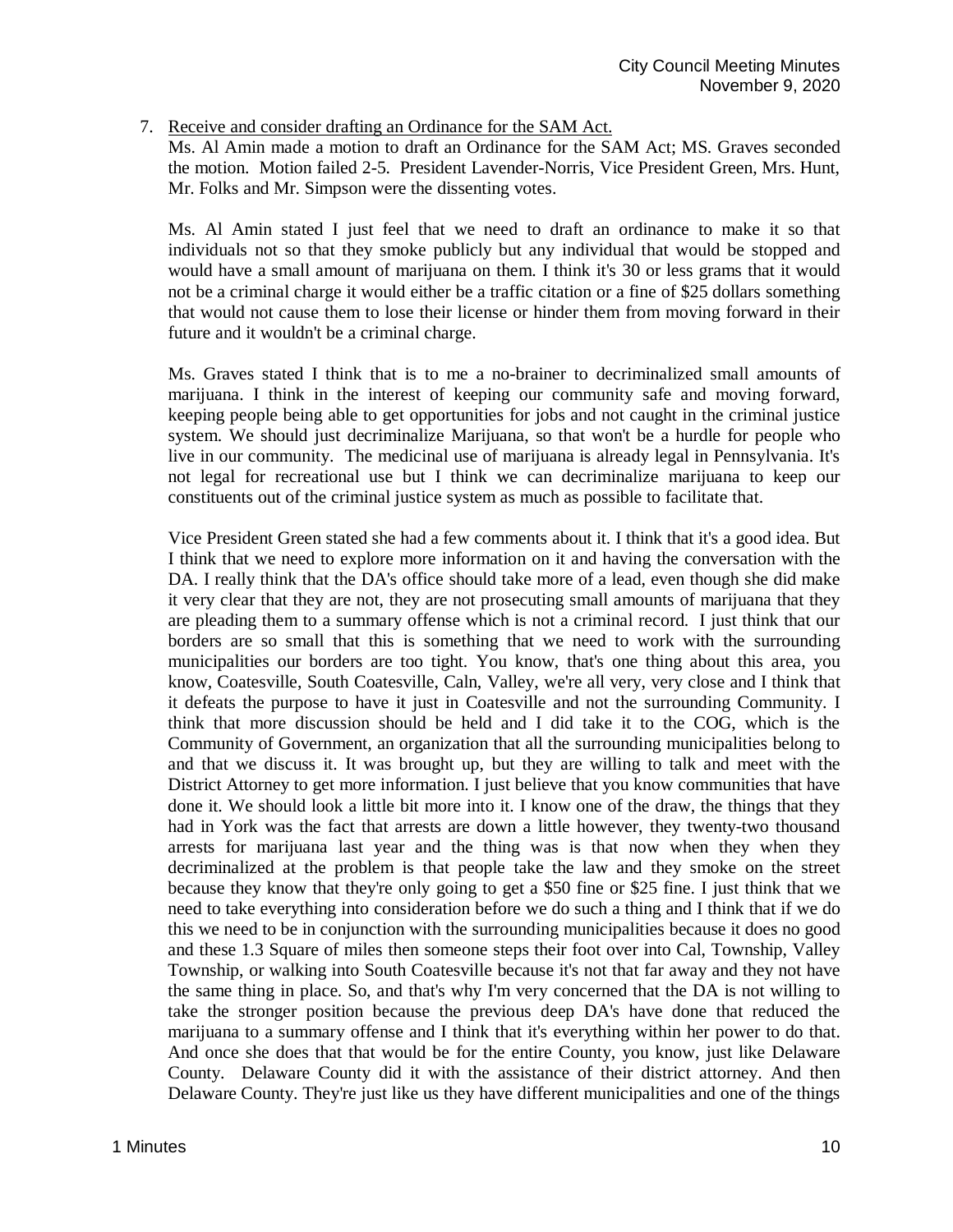that Deb Ryan did mention was that she was not comfortable making that decision for police departments around other police departments in other communities. So she said she was open to talking to them. So we are going to invite her to the COG and have a discussion with her and I just think that we need to do that. We need to put a little effort into it as opposed to just approving it, you know because it needs to be a sold-out situation because again you go one from one issue to another issue.

Ms. Al Amin asked Vice President Green if there is only one representative from each municipality. I myself have spoken to a few from South Coatesville and they already had discussion on it. And the ones that I spoke to didn't seem that seemed to think that it was going to be a problem to get it passed. I spoke to a Caln Commissioner that's actually going to present it to their board. So on the COG, it is only one member they cannot speak for their and they're not and they were not and that's what is to have the da come in and speak to. To this speak to the organization itself now, I don't know who you spoken to, but I'm only saying what happened with my experience was when I presented it to the organization. And again, I also think that it's a situation that we need to talk to her residence to see if that's something that they're looking for, you know, because when we first had the discussion on YouTube the first night the conversations and the notes that were taken there or the comments that were left there. Not favorable. So that's something that I think that we need to do a survey in the community to see because like I said, it's not you know, the DA has already stated that they are not prosecuting small quantities of marijuana that they are reducing them to a summary offense. Okay. So she's already said that she's done. She's doing that. They're not wasting the court time. They're not wasting the money. They're already doing that. So we need to talk to our residents because when this came to the floor. Comments on YouTube were not favorable people were not saying yes, we need to do this people were saying why do we need to do this? Marijuana is still illegal and my whole thing I think me personally believe that it should be legalized but this is something that we need to petition the state about because we need to make sure that we're not opening ourselves up for you know, all kinds of nuisance stuff like people smoking on the street, you know, because it's only going to be a \$25 fine because I looked into some stuff and some instances in your car looked into some incidences in Lancaster. And that's the two kinds of things quality of life things that are a result of and that's all I'm saying. I just think we need more discussion. We need to involve our surrounding municipalities. We also need to involve our residents. Our borders are too small.

Mrs. Hunt concurred with Vice President Green was saying and I to believe that we have to survey our surroundings and I do think that our community needs to be involved. If South Coatesville doesn't have it in place, Caln doesn't have it in place, Valley doesn't have it in place as of now, then why not take the time and try to have a Roundtable discussion. However, it goesto see where they really are with this. You know, this is something that they're going to do. Who are we go ahead and we step out on it. And then now all of a sudden, we can't smoke it here, but let's go to Coatesville. Let's go to Coatesville. So now you have them coming in from Caln, coming in from South Coatesville coming in from Valley Township all into the city. Let's get a consensus from our residents to see if this is something they would want. Let's talk with the controlling governments of each area see if this is something that they would want and then we come to a collective decision about it. And I mean, I'm fully aware that marijuana has really helped illnesses and aches and pain so I'm not naive to that but I also know that the social part of it. We don't need that a negative vibe in our city and you're not having it in your connecting cities. You're connecting municipalities. I'm sorry. I realized you are the only city you guys you smoking Coatesville. You don't get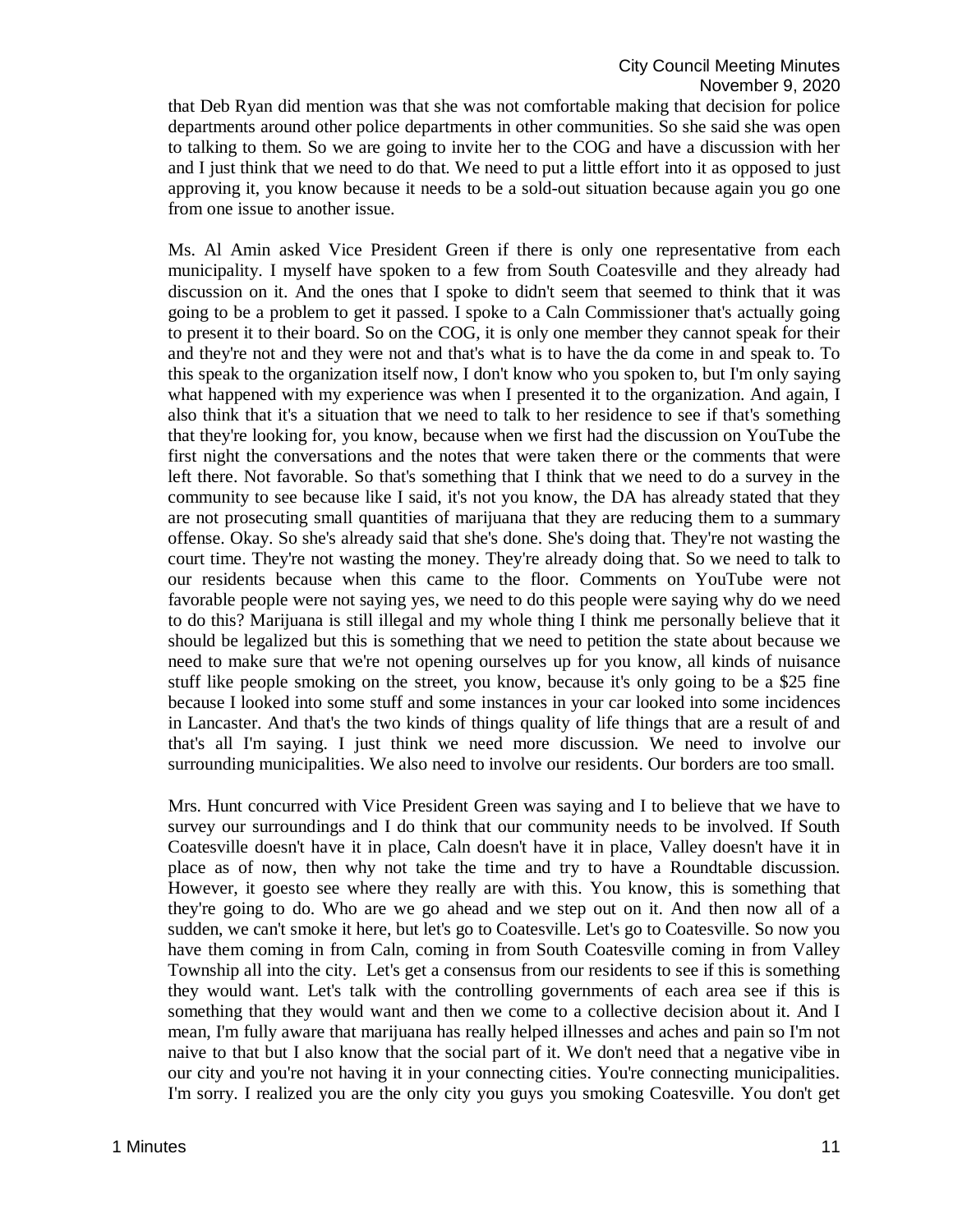anything but a \$25 fine or whatever, but then you go right over the bridge to Caln and boom Gets that you want to jail, but whatever offense is that they're going to give us that just think it's something that we need to explore more. It sounds good off-the-cuff for those that want it, but you have to weigh the pros and the cons and see what comes up on top.

Mr. Simpson asked if I could add my two cents on this, you know, we might as well get ready for because the wave is coming, you know, it started out on the west coast and now New Jersey is legalized it but at the same time my biggest concern was for the young people that partake and you know, they get arrested for small amounts of marijuana. Well their life is ruined and that was my biggest concern. It's like we got us a bone that because their life has been ruined forever. But if the DA. I thought this DA was more Progressive and I thought she may have even campaigned on it. I'm not sure. I don't want to say that she did but if they are just giving summary offences and there's not going to be any kind of misdemeanor. Well, then the problem solves that right. I mean like you say that the nuisance portion of it is, if we if we decriminalize it. it's only going bring more people in that are going to try and say hey screw you I'm going to smoke pot in front of you and it's only \$25 or fine, which is going on and I think Vice President Green said it's going on in York now. I mean if it's already a summary offense and not a misdemeanor then that portion of it's been taken care of.

President Lavender-Norris asked the Chief the fact that your guys are not just charging for small amount on a stop, it could be an add-on but it isn't an initial is that right early? Chief Laufer explained when we ran our statistics and year-to-date for 2020. We had I believe 13 arrests for small amount. Only 13 years to date and as the district attorney indicated they would have been pled down at the preliminary hearing to a summary offense. If the subject is arrested for other criminal charges at the same time, you know such as an outstanding warrant or a DUI arrest where there's a small amount found, you know, those charges may get disposed of over in Westchester at that time. But currently the way the law is written the officer only has the option to arrest and charge on a misdemeanor. If he's going to affect an arrest now, there is also a statistic there are a lot more than 13 for incidents where there was no arrest made and drugs were confiscated and there were simply no arrests made. So, 13 year to date this year. I don't think it's necessarily a huge number for what we're dealing with here in the City of Coatesville. I would I would just caution that any we're really not decriminalizing it because it's still against, you know, it's still illegal Statewide and federally and the officer still has the discretion to you know to arrest for the misdemeanor instead of an ordinance violation. So, it's always you know, it's always up to the officer's discretion and just as if the state police were in the city and made a traffic stop they don't enforce local ordinances. So therefore, any arrests by the state police is always going to be a misdemeanor arrest for small amount of marijuana. So just some things to consider. I'm not opposed to continuing to study the issue and its impact on our community. I just think it might be a little premature to have this as an action item here tonight.

President Lavender-Norris stated I also want to acknowledge the fact that because we're Representatives, we need to speak with the people we represent and not just our inner circles. I represent the Fifth Ward and before I can say yes to this. I need the people in the Fifth Ward say how do you feel about it? Do you think it should be passed before I can say yes or no? I need to see how they feel where they stand. I have no problem with it. If the DA did a blanket, I fully I'll write her a letter myself of support, but I will not put the city out in front to get this ball rolling while we're trying to revitalize, redevelop and re-establish with the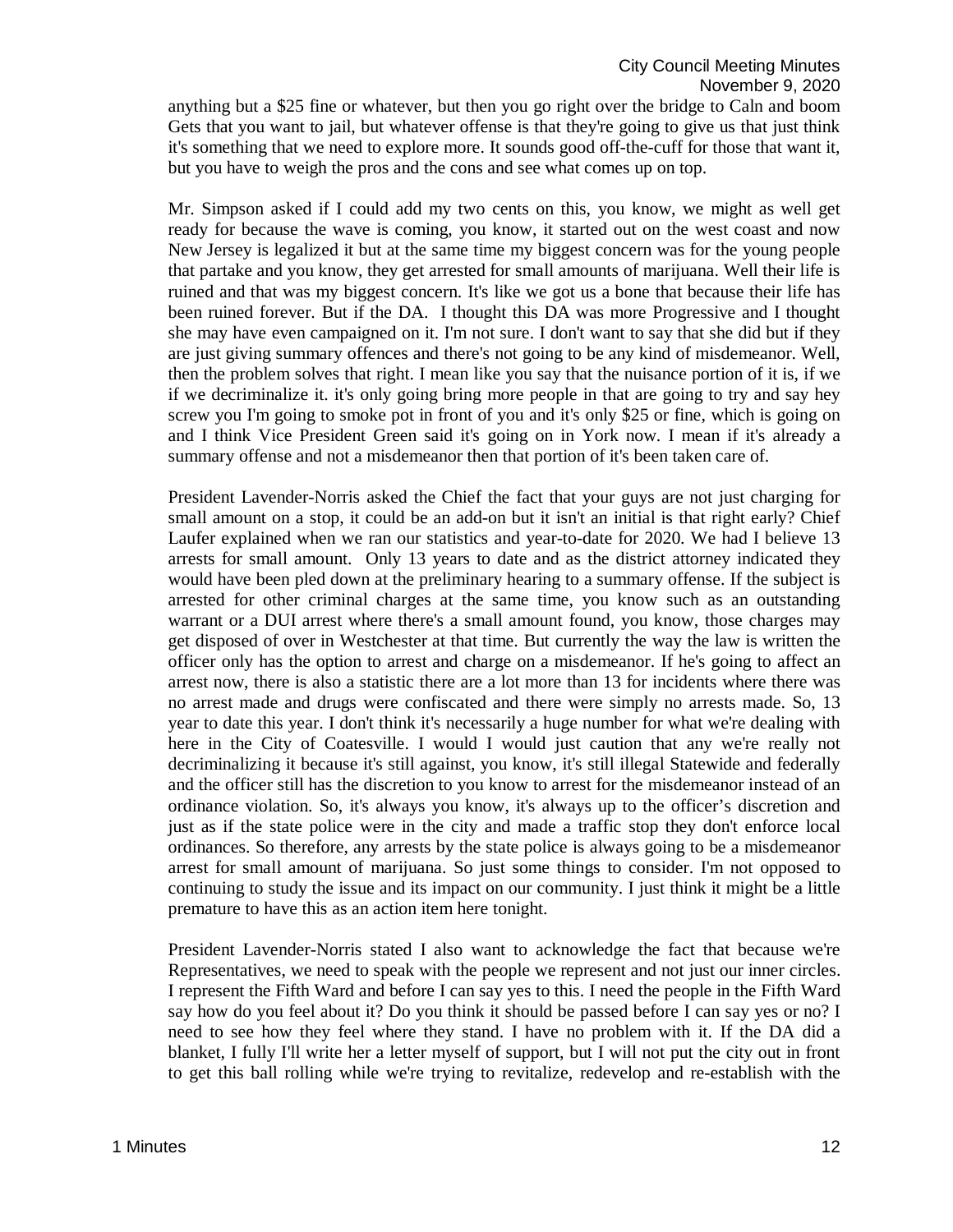Vice President Green reiterated what the Chief said, the state police will not honor it regardless any other questions or comment. Ms. Graves stated I would just like to say I'm happy to pull constituents to know what they need from us what they want from our City and what kind of action they would like us to take. I do think that we should strongly think about the people who are criminalized as a result of having a small amount of marijuana in the impact that something like a misdemeanor can have on them. I just don't, a DA is a elected position, we don't know that if we elect a District Attorney that doesn't see if the way Deb sees it then. Then that's why I think having an ordinance in our city protects people while they're here. We do have surrounding municipalities and I think you know, it is our job to work with them. But I also think that we are responsible for the city that we have been elected to stay in charge of and so for me making sure that people are not criminalized is not a hard decision, but you can I think you know if you want to pull folks, I think that's reasonable as well.

Vice President Green stated she did like the idea that she would not prosecute these cases. And the thing about it is that the police Oath that they take into the State of Pennsylvania and right now marijuana is still illegal. So, when we use the terminology of decriminalizing, we're not decriminalizing, you know, we're doing just with the DA is doing now she's reducing them to summaries, you know. I just think that we need to talk to the residents to see if that's something that they want because there are other repercussions to go along with it. That's all. Because I don't like the fact that people who receive records and stuff like that to you know, I think that that's something that we could do we label is if we could, you know by legalizing it in the State of Pennsylvania. Ms. Graves stated I've been advocating for that as well. I think certainly we should Legalize It in the state of Pennsylvania.

Mr. Folks made a motion to close action items; Vice President Green seconded the motion. Motion passed 7-0.

# **Discussion Items**

1. Meeting Minutes

There was no discussion on meeting minutes.

# **Reports**

1. Solicitor

Mr. Verwey announced he:

- worked on a number of issues on behalf of the city.
- completed a rather substantial right to know request response. We worked on those with the Chief and his folks in the police department. We helped with responding to some document requests as well
- worked on real estate matters involving City interests on zoning and code matters following properties within the city limits
- worked on transactional matters with regard to certain debts owed to the city.
- 2. City Manager

Mr. Logan announced just a few items on the business and Community Development. We are we continue working with DPG to complete the streetscape project on First Avenue to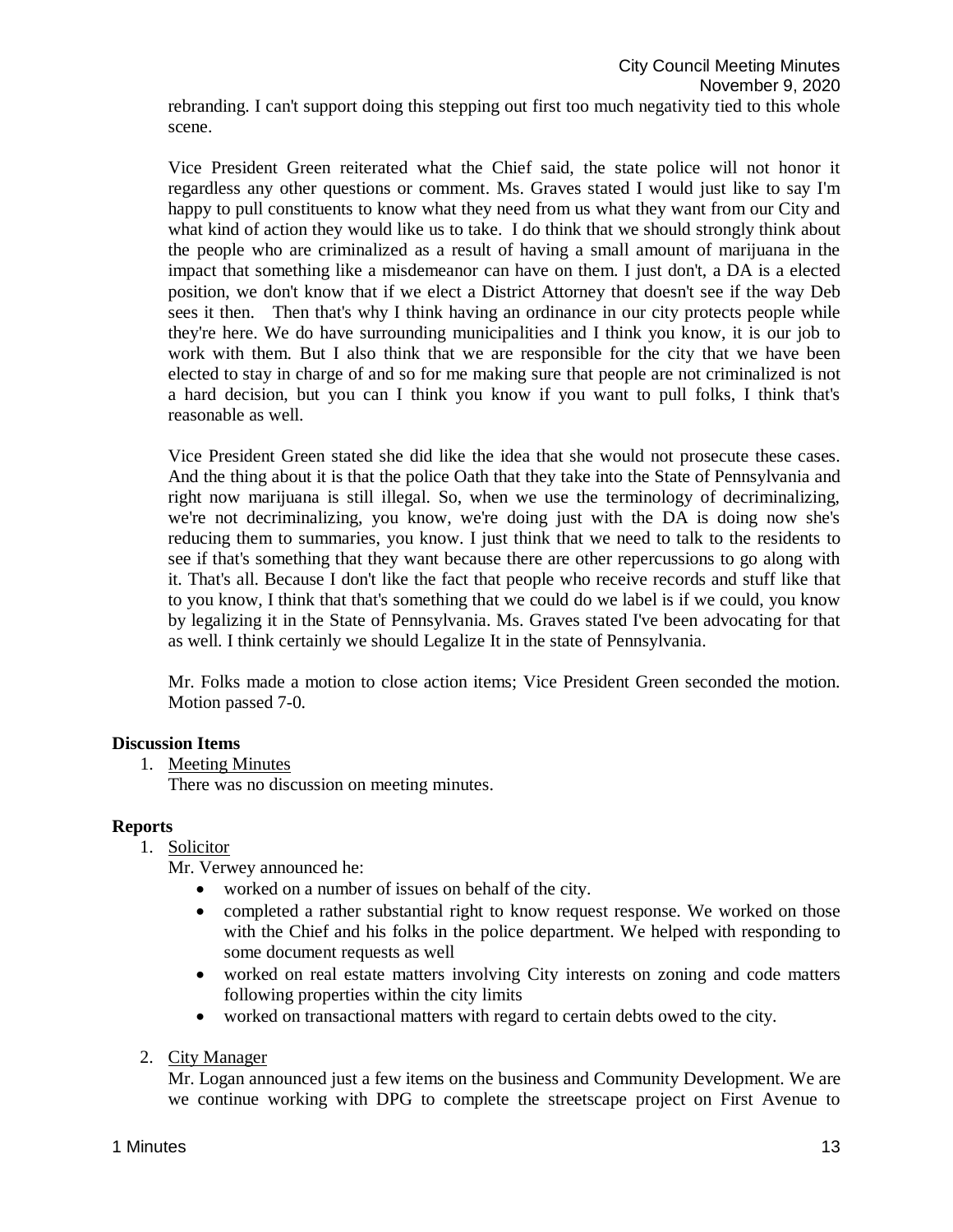approximately half block east, as you can see if you've been out there lately the top side of the sidewalk has been cleared for construction. They're plowing through it pretty quickly and they will be pouring the concrete schedule for tomorrow. So, we hope that this weather continues so they can complete that project over there. The overall completion is scheduled for November 20th, and that'll be a nice little stretch of these streetscape whose Diamond Avenue is 99% done. The Gateway project, It's going to new phase, proposal phase one will consist of construction of 20,000 square feet, Phase 2 will consist of construction of 14,000 square feet. The Legends Property Team have gone out and they have so far at least 8,000 square feet for a financial institution, 2,500 square feet for physical therapist and potential sandwich shop will lease another 2,500 square feet. Once the completion of phase one is done construction on Phase 2 will begin thereafter. Legends Property is also working on the Arooga's project. They are in talks with banks refinancing it. The project looks promising and the City continues to support them in their efforts to make this restaurant an asset to the community. In addition to that, across the street, the Bank building, they are working on a tenant for that local restaurant and we're very excited to meet with the proprietor of that restaurant and look at this menu. As I said Legend Properties are working very diligently to secure that tenants. We are going to welcome him with open arms. So, there's several projects going on as you all know 190 West Lincoln continues to move forward. If you headed up West Lincoln you can see that the two huge concrete walls that are being erected, Sue Springsteen who is the President and CEO. Sounds like the Ambassador of Coatesville, built one of the First Opportunities Zone Minority-owned businesses here and he continues to progress with that project. About a week ago, we had a grand opening of the Revival of Performing Arts Theater. Great turnout, Councilman Folks, our council member was there to help cut the ribbon. Thanks for coming out. Mr. Folks along with other community stakeholders. A lot of good things are happening up on the West End. We are also looking to bring in a Keystone Innovation Zone in that particular part of the community, which will attract small companies as well as stimulated companies. So, we're working with a number of people who have the interest of Coatesville and we're very excited to be moving forward. On November  $17<sup>th</sup>$ , I'm working with Sonny Huntzinger with 2nd Century Alliance. We are bringing back our successful series of the Opportunity Zone that we launched almost a year and a half ago. We are going to be updating our stakeholders, community residents as well as potential investors on where we are with the opportunity Zone and let's get them to come, so we're very excited about that. That will be of course on Zoom, if you will and hopefully you all will be able to attend this. Well, the last time I have is on Covid as you all know, you've had a number of celebrations, you know, when the recent election on both sides and the thing is that with all these celebrations on the numbers for Covid continue to increase the county itself has had an uptick in the number of cases and I know that you guys hear it all the time because I say it all the time but we got to get control of this, you know, it's wonderful to see people out distancing and you know wearing masks but we just got to take it to a new level right now. Our numbers are getting way up city of clothes feel. We are at 297 cases right now. Well, we are we are jumping almost eight to ten cases per day though, you know folks just be aware. You know, you're seeing your friends or neighbors or strangers wear masks, keep your distance, stay inside. If you have to shop early in the morning, if you have to do whatever you can to minimize your risk, and as I said before a 15-cent mask can save your life. Testing sites are here in Coatesville on Thursday still held that Good Shepherd. That's 107 out 17th Avenue between the hours of 10:00 and 3:00 p.m.

3. Chief of Police Report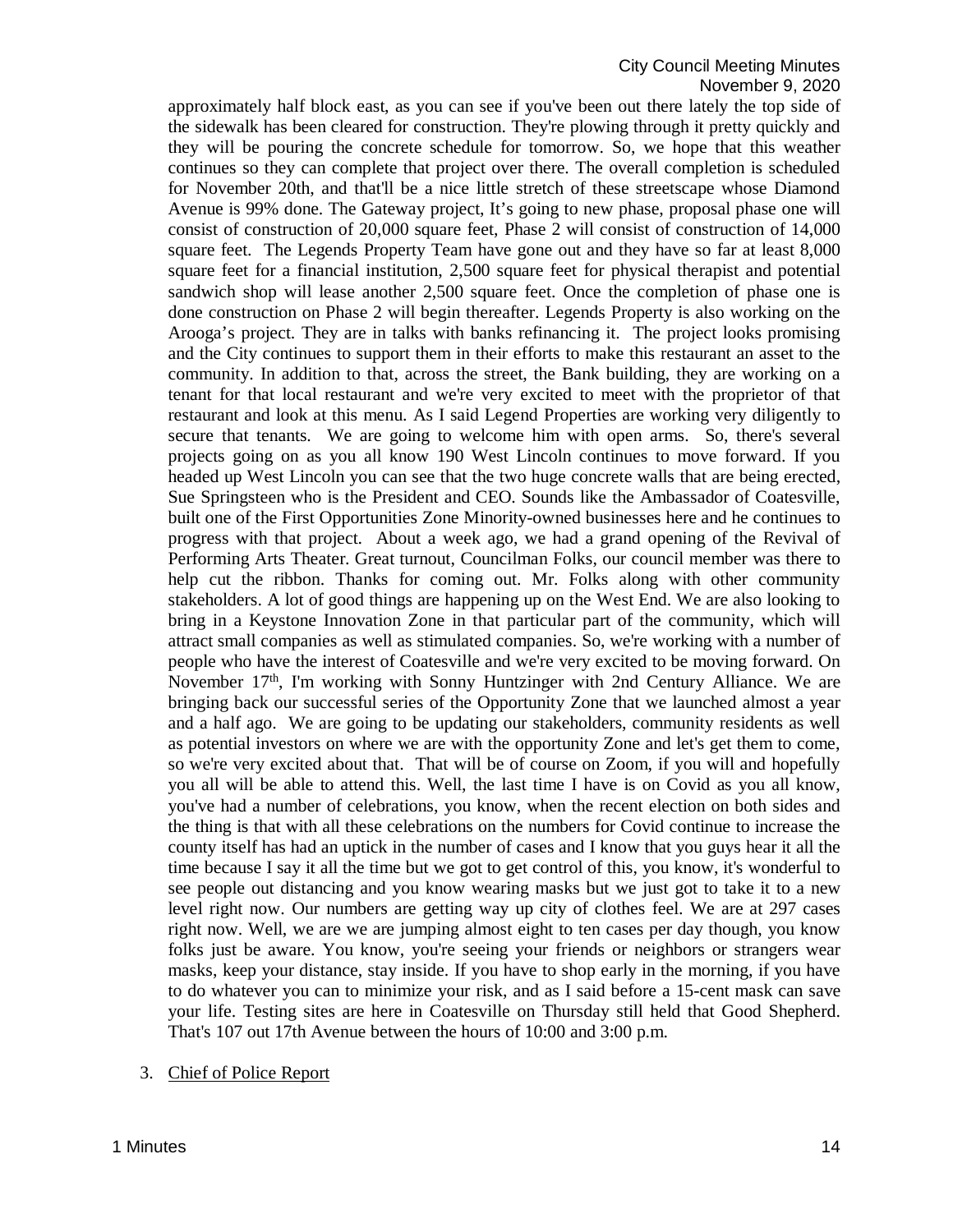Chief Laufer announced he would include going forward or back up of statistics and force activities for the Police Department in the packet. To highlight a few things last month, October was Domestic Violence Awareness month, and as always, we partner with the Domestic Violence Center of Chester County for our Purple Ribbon Campaign. Here in the city as well as highlighting different events throughout the month of October on our social media site. So that was a success. Once again partnering with the DV CCC. Also, on October 22nd. We had our escalation implicit bias and advanced leadership ethics training for our supervisors here in a police department that was held down at the training center with Spotify. Dr. Greg Warren, who's a retired Captain for the Delaware State Police who I've known for a number of years and worked with him throughout my career in the State Police. It was very well received, and was so popular that they had to schedule a second session. We did have two members of the department that couldn't because they were had other commitments for other training so they will be going to the second session which is later on this month of November. So, at that point all of our supervisory personnel within the department will undergo on the train. Any which is a plus for us and they'll be able to push these concepts down to the officers that they directly supervised. So, we're excited about that. Also, on October 24th. we had our DEA take back. We turned in combination from the surrounding municipalities to participate. We are sort of the Hub or when we submit the drugs to be disposed of through DEA for participating surrounding municipalities. We turned in just under a thousand pounds of discarded medication medications. So that's a lot to think about what an individual pill how much it weighs and you think about how much it would take to get to a thousand pounds, you know, that's a lot of medication that's not sitting in somebody's medicine cabinet, you know waiting to be, perhaps, you know stolen or taken by a family member and either ending up on the street or ending up, you know being ingested by that family member. This is an important program that we partner with and are excited that we were able to do that the month of October with the DEA. Also, we had continued participation DA Ryan's Task Force on race relations. We continue to partner with the District Attorney's office and the surrounding police departments initiative. We did have one Narcan save in October bringing our total of 23 year to date. Once again, that's Narcan saves by the police department. That's not doesn't include numbers for the ambulances. We installed 9 car seats, provided 9 car seats for residents who need a car seat. And then also with that car seat being provided, we provide professional installation by one of our car seat installation officers who are certified to make sure that the people that we give these car seats know how to properly install them and utilize them to keep our kids safe. Also, we had our statistics for October, 1247 incidents that were tracked through the 911 Center - County police radio. We also want our station log handled 2126 calls for service here at the station. One last thing, we did successfully complete our transition for our records management system over to Cody. We are excited about that. It's going to present us with a great opportunity to generate some good statistics out of our instances that we handle here in the city. We believe it's going to be more user-friendly for the officers and just an overall allaround better system. I would like to compliment Sergeant Smith and Officer Boyle. They were sort of our project managers on this effort and it was it was indeed quite a project to migrate all the existing data that's in our current records management system for about the last 20 years. If you think about all the instances the police department handles all that data had to be converted and then loaded into the new records management system. So, I would just like special recognition to go out to the Sergeant for being a project manager and seeing that through.

#### **Citizens Hearings Non-Agenda Items Only (3 Minutes)**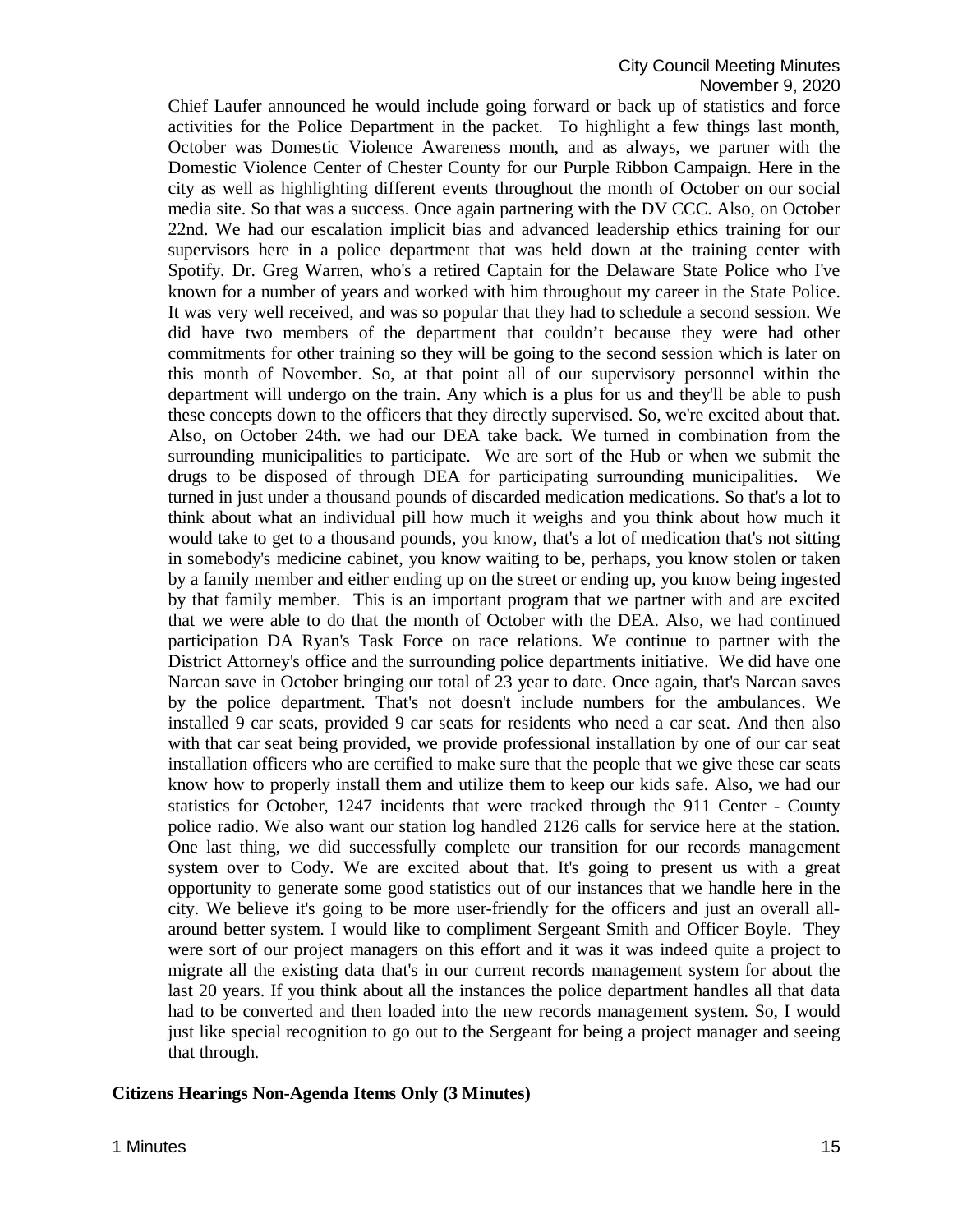# Lauren Shannon-Bailey

Ms. Shannon-Bailey announced this coming Friday evening at 5 p.m. the Pennsylvania Speaker of the House, will be doing a Facebook live presentation updating the public on the Juvenile Justice task force. The task force has been busy. They've done a lot but there's a lot to be done. Council asked Ms. Shannon-Bailey to provide the information on her Facebook page for the presentation.

Mr. Folks made a motion to close citizens hearings on non-agenda items only; Ms., Graves seconded the motion. Motion passed 7-0.

# **Special Events**

There were no special events at this time.

### **Council Comments**

Mr. Simpson thanked everybody that is on here tonight and for reaching out to me when I tested positive for the coronavirus wishing me well. You know prayers and everything and I know, almost everybody on here reached out. I want to thank each and every one of you and for those that are watching on YouTube, some of the people out there, I just want to thank everybody. As Mr. Logan, you know, he's constantly preaching about the mask. We unfortunately got it through the family, and you know it just took one member and it went through our family pretty quick, and it was not a good time. I can tell you that I don't go anywhere without my mask anymore. I never did. We're very careful about it, but even so you never know who you're going to come in contact with that may have been with somebody else or just spoke to somebody. Everybody, I want to thank you.

Mr. Folks stated that he is glad Mr. Simpson is alright. It's just it's a wonderful time to be a here in Coatesville. There's a lot happening like Mr. Logan said. I just wanted to thank our State Rep, he didn't have to do this, but he is committed to our city and he's committed to our people. So, I give a big shout-out on his win and I hope he just keeps on doing what he's doing. Wear your mask, people are dying. Literally there dying. It just takes a mask. That's it. Please wear a mask. Have a good night.

Mrs. Hunt thanked everyone for spending the evening with us. Ed, I'm so glad to see that you're on the road to recovery and I pray for you and your family that you get the strength that you need. This is an unprecedented territory. So, I just ask that all of us continue safe practicing when we are together, when you're with your family. You're exactly right. This is something your family can go out or we go somewhere. You don't know who they're in contact with so we have to be safe. I know the holiday seasons are coming and we like to have our Mass Gatherings and all of that. But I've already served notice to my family. We're not doing it. We're not doing it this year. So I just encourage you to use wisdom. As we try to navigate through this thing called the coronavirus. I want to thank all of our staff for the excellent job that you're doing. To all of my colleagues it is always a pleasure just to work with all of you. I just want to give one shout out to my woman's organization "Women Destined for Change" throughout the spring and summer we had our hot meal giveaway and then we did our clothing Drive the third weekend of each month from April to October. This month of November, we will be giving away turkeys. I'm so grateful to be able to say that we have been co-sponsored by MCDC and Mr. Fonz Newsuan. He's been doing an excellent job with organizations, companies and individuals. My goal was to get 200 turkeys that we could give away too families, and I believe we have exceeded that number. If you know of anyone, and I'm talking to everyone that's on the line. Everyone is on YouTube, if you know of anyone or if you yourself need a turkey for Thanksgiving, please come by my office on Thursday, November the 19th. We requested that the turkeys be no less than 15 pounds. So, come by and receive your turkey or even if you want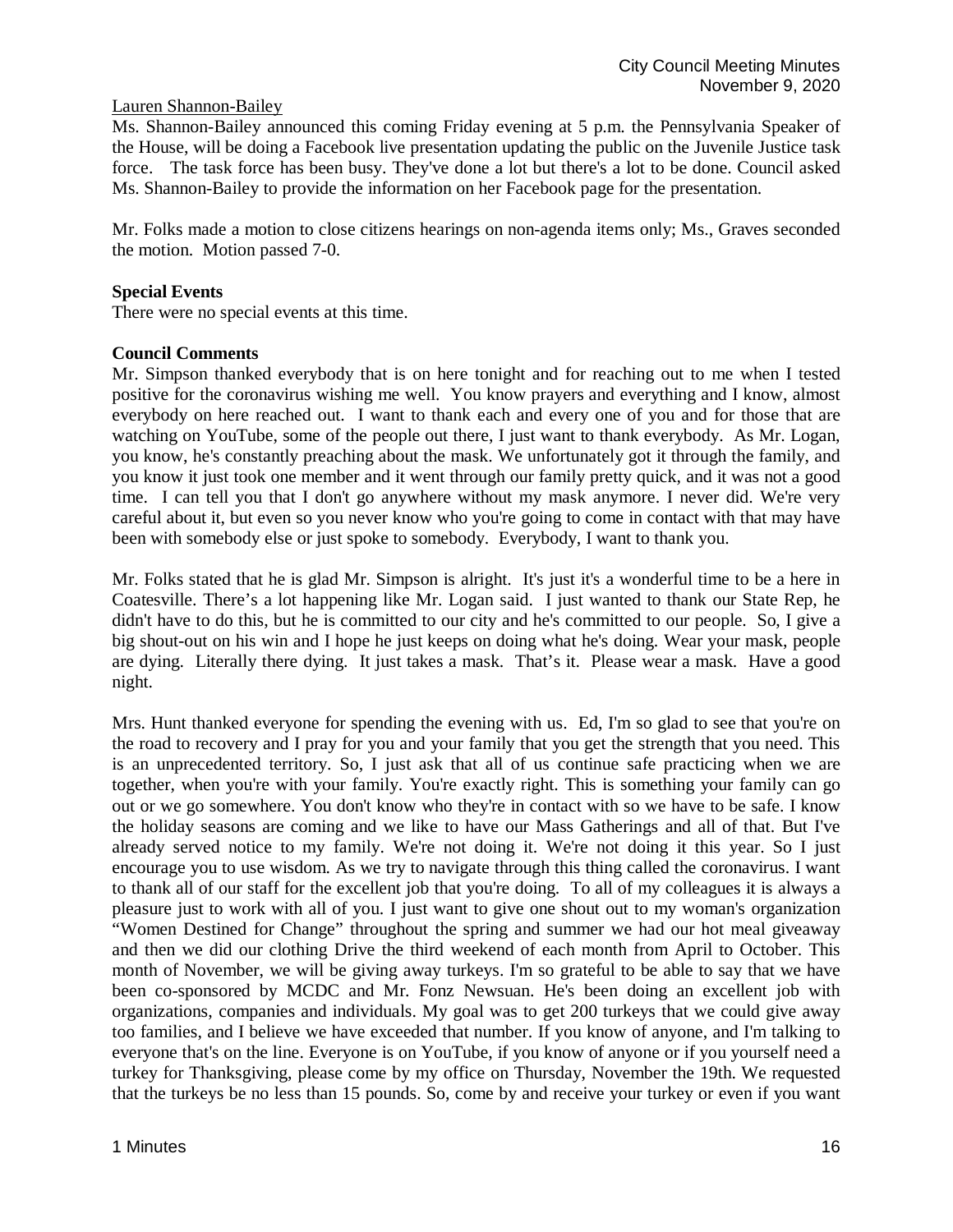to pick up one to someone else we will be here starting at 12 noon. Yeah, I think office, you know where we located did 5<sup>th</sup> Avenue and Lincoln Highway. We will be outside so that they're still have safe distancing. Please wear your mask and gloves. Please stop by and get a turkey. I just wanted to thank everyone for all that you're doing for our city and for our community. Have a good night.

Ms. Graves just wanted to say to Mr. Simpson, I'm happy that you're recovering well, and I wish you and your family a continue in speedy recovery. A lot of Americans including people from Coatesville participated in celebrations and in protests across the country over this weekend, and we all know that these events can be super attended events. So, if you did if you did participate in one of those events, please make sure you quarantine and get tested until your test results come back. That's how we become responsible. I know that 2020's a long year and if you wanted to celebrate, you know, I get it, but make sure you're just responsible, make sure your quarantining and get tested as soon as possible. So, if you are positive for covid-19, you're not spreading it to anybody else and especially folks who are more vulnerable than yourself and you know, I think there's you know, I think everything has already been told to continue to wear your masks. We are going to be in a second wave from what we know about last year. The colder months bring worst numbers, so

make sure you take care of that. And also make sure you get a flu shot because we don't want to get ourselves all worked up and confused about something that has similar symptoms to covid-19. So, just go ahead and get a flu shot. So, you have to think about that. That's good, too. So, yeah, thank you all for watching. Thank you for being here and you have a blessed evening and good night.

Ms. Al Amin stated I'd like to say Ed, I'm happy that you're starting to feel better. I know that things can linger for a very long time with Covid. I saw it with my brother-in-law. So, I will continue to keep you and your family in prayer that you don't have any residual effects from it that you know hinder you down the road you're looking well sounding good. I hope you get rest and I hope the rest of your family is doing better and feeling better. All those that had it. I'd like to thank everybody that has attended this meeting tonight. I want to very quickly address a matter. I have received several phone calls from residents and it might not be the most pleasant matter, but I really do think it needs to be addressed. I have had several phone calls after a few of the meetings that we've had and I would just like to say everybody knows that council is a body, you know as a whole, but there are seven of us and we do not always agree on all matters. Sometimes we vote unanimously and sometimes we don't and that's okay, but I really do think that we need to respect each other and if we have an issue with each other, we're all entitled to our rights and Freedom of Speech and the First Amendment, but I think when it comes to our closing comments, I think we should be mindful and respectful of our colleagues and not try to disrespect or berate any one of the other council members and any of our staff members. I don't think that serves a purpose. I don't think it's good for the public or residents to see it. I don't think it's good for our investors that are interested in coming to Coatesville to see it. We all have each other's phone numbers. We are all adults. I think we should be able to pick the phone up and call each other and work things out like that or discuss matters in executive session. I don't always agree with everybody. I don't always agree with the City Manager. If I don't I call the individual and discuss it with them. I think we have a good team overall. I just do think sometimes we need to be a little bit more respectful of one another and I'd also like to share something with the residents. So, since we have had our new City Manager, Mr. Logan, I would like everybody to know how hard he works since he accepted his new position. Yes, he works seven days a week tirelessly. Sometimes he's in office till 8:00 at night. He's there every Saturday. He's there every Sunday. It is not just the job and a paycheck. It is a passion for him and there too. I don't always agree with him, but when I don't, I call and discuss it with him. Mr. Logan., I would like to thank you so much for all of your efforts and all of your hard work and trying to move Coatesville forward. To our city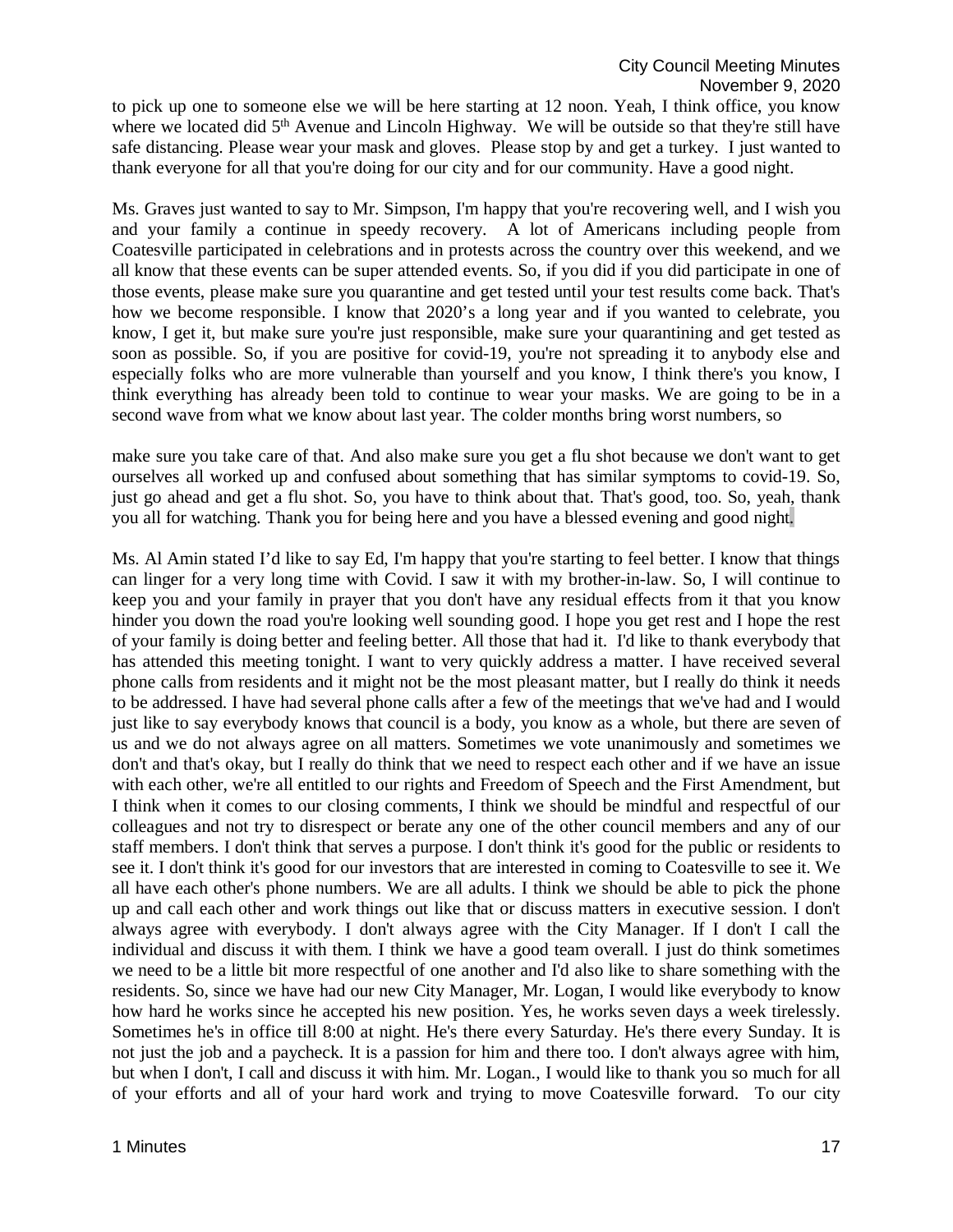solicitor, Mr. Verwey, I would like to thank you, you work with all seven of us. And as I said, we don't always agree, one might want this and one might want that but you always make sure that we have the knowledge that we need to adhere to our Charter and the Sunshine Law, which are both very important because those become legal matters. So, thank you so much for always giving us the best legal advice so that we can represent the residents that put us in the seats and there's over 13,000 of them. They may not have all voted for us, but collectively they put us in the seats that were in and we have a very big responsibility on our shoulders. So, thank you so much for all of the work that you do. I'd like to thank all of our staff, the department heads and the individuals under them for all the hard work that they do and me personally, I think Coatesville is moving in the right direction. We have a lot of positive things for the first time and I can't say how many years but it's not 1, 2, 3 or 4 in several years. We will be presenting a budget to our residents that will be a true balanced budget not balanced because we are withdrawing money from the trust fund / rainy day fund. I think that in itself is a great accomplishment. It will also come without a tax increase. Mr. Logan is working on a fiveyear plan, which has not been done in several years and that plan prayerfully will keep us moving in the right direction. We have new businesses here that when they're done with their remodels and you know fixing their buildings up will open up. So, I just look forward and last but not least all of my colleagues. I like to thank all of you for all your hard work. I just look forward to working to make Coatesville a better place overall, a better place to live a place where people want to come and live, for the businesses that are here and will be opening for the future investors, for the jobs that will become available and a better place to work. I do want everybody to please be mindful of Covid because our numbers are rising as Mr. Logan said Pennsylvania as a whole is having higher numbers now than we did at the beginning of the pandemic. We went up seven cases today. We went up seven cases Friday and as Mr. Simpson said that he has had first-hand experience, you know, sometimes we think oh, that's a family member. It's okay, you know, we can have a family function. But if they don't live in your household, you still have to wear a mask. You still have to be very careful. You have to social distance. You have to wash your hands and Thanksgiving is coming. So there's a lot of people that do have family gatherings. Please just be careful because we have to do the best that we can to keep ourselves safe and each other safe. So, I just want to thank everybody for coming and I hope you have a good night and a great week.

Vice President Green provided a COG update. I joined the animal task force. The surrounding municipalities are looking for a way to curb the cost of stray animals such as cats and dogs. We all know what the cost is with the SPCA. A couple of them, some agencies, just pick up the animals and spay them and then put them back out, to me that doesn't really help the situation. So, I think we have our first scheduled meeting on Thursday. So, I did join to represent the city on that. Thank you. Mr. Logan for getting our dues paid for the COG. We do need to turn in an equipment list, a sharing list for equipment that we are willing to share. Every municipality has a list of equipment in the event that we would need to borrow something or they would need to borrow. So, we would need to specify which equipment we would be willing to share with some of the municipalities. I know Caln Township and they're sharing they will share the employee. They're not willing to just share the equipment. They want their own employee to operate that equipment, If we were to need it, so we were one of the last ones that we need to put together a sharing lists. I wanted to speak to Garry Alderman when he was on here about that because I don't know if he was involved in that. So, we just need to get on top of that and put together a list that we are willing to share. I just want to thank everyone for coming out to our council meeting tonight. Sorry for the delay. We had some technical difficulties, but we'll get this Zoom thing down pack sooner or later, but I still appreciate the audience and so appreciate the residents to take the time out because the city is moving forward. I know in the last couple meetings, there's not that many projects have been discussed. But if you're still on and you hear the manager's report, he kind of gives an overview. We're really moving. We